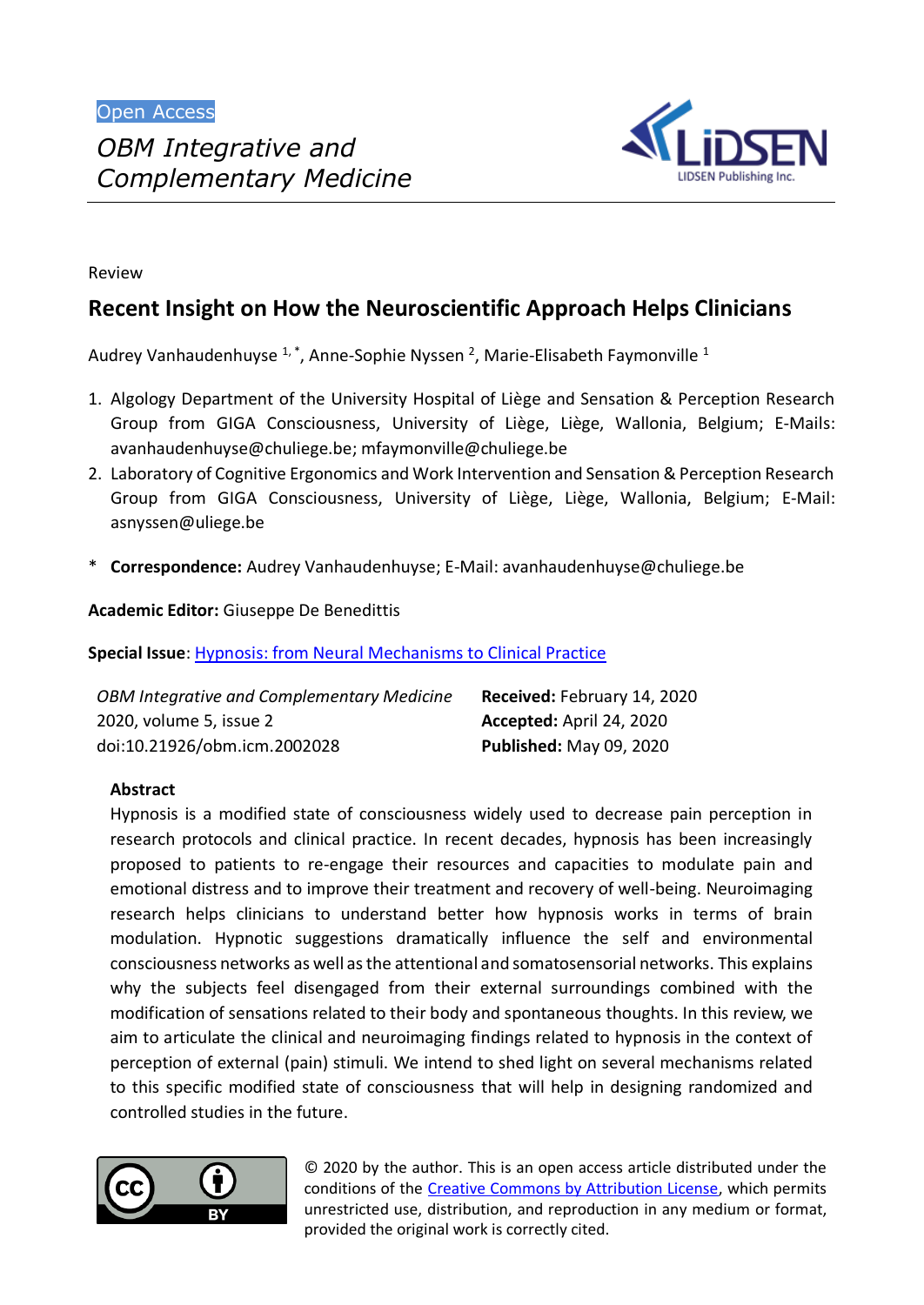### **Keywords**

Hypnosis; fMRI; EEG; pain; clinical application

#### **Recent Insight on How the Neuroscientific Approach Helps Clinicians**

Hypnosis is a therapeutic technique and an active experience focused on the abilities of the patient. Hypnosis hasthree main components—absorption, dissociation, and suggestibility—that go beyond simple relaxation, coping strategies, or placebo effects [1]. It includes cognitive and behavioral components that allow patients to use their mind to influence their body sensations [2, 3]. Absorption, dissociation, and suggestibility form the basis for hypnotizability, i.e. the capacity of the patient to be immersed in a hypnotic environment. The therapist may suggest this environment, but a patient may also experience it during self-hypnosis without therapeutic intervention. Precisely, hypnotizability is defined as an individual's ability to experience suggested alterations in physiology, sensations, emotions, thoughts, or behavior during hypnosis [4]. In this article, we review the evidence of brain activity modulation during hypnosis and the growing interest of clinical studies interesting hypnosis to improv conditions of patients.

### **1. Hypnosis, a Non-Ordinary State of Consciousness**

During hypnosis, people may experience a range of phenomena, including increased absorption and dissociation, as well as decreased self-agency and self-monitoring, reduced spontaneous thoughts, and a suspension of space and time orientation. In previous studies, we observed that participants reported greater dissociation and absorption and reduced spontaneous thoughts during hypnosis, when compared to normal wakefulness and mental imagery [5, 6]. Although hypnosis does not have a specific neural correlate, we can quantify its influences on brain activity in different ways [7]. First, the neural activity of the two main consciousness networks, self/internal and environmental/external, markedly changes during hypnosis. During the ordinary conscious state, there is a negative correlation between environmental and self-awareness subjective rate; additionally, there is brain activation related to these two types of awareness [8]. On the contrary, during hypnosis, subjects reported higher scores for self-awareness and lower scores for environmental awareness (Figure 1) [6]. Concerning neuroimaging, the neural counterpart of subjective modulation of feelings during hypnosis is still controversial and discussed among researchers. There is reduced functional connectivity in the external control network during hypnosis, linked to environmental awareness [5, 9]; however, modulation of the self/internal control network is less clear. Some authors have found reduced connectivity in the posterior midline and parahippocampal structures of the default mode network (DMN) involved in self-related processing, combined with increased connectivity in its lateral parietal and middle frontal cortex areas [5]. Others have reported increased activity in posterior regions of the DMN as well as decreased activity in its anterior areas [10, 11]. Finally, some have shown reduced connectivity in DMN and increased activity in attentional/extrinsic systems in lateral prefrontal regions [12, 13]. Thus, there is a lack of clarity regarding the modulation of resting-state networks during hypnosis. Despite this, we can assume that hypnosis modifies the connection that an individual has with himself and all the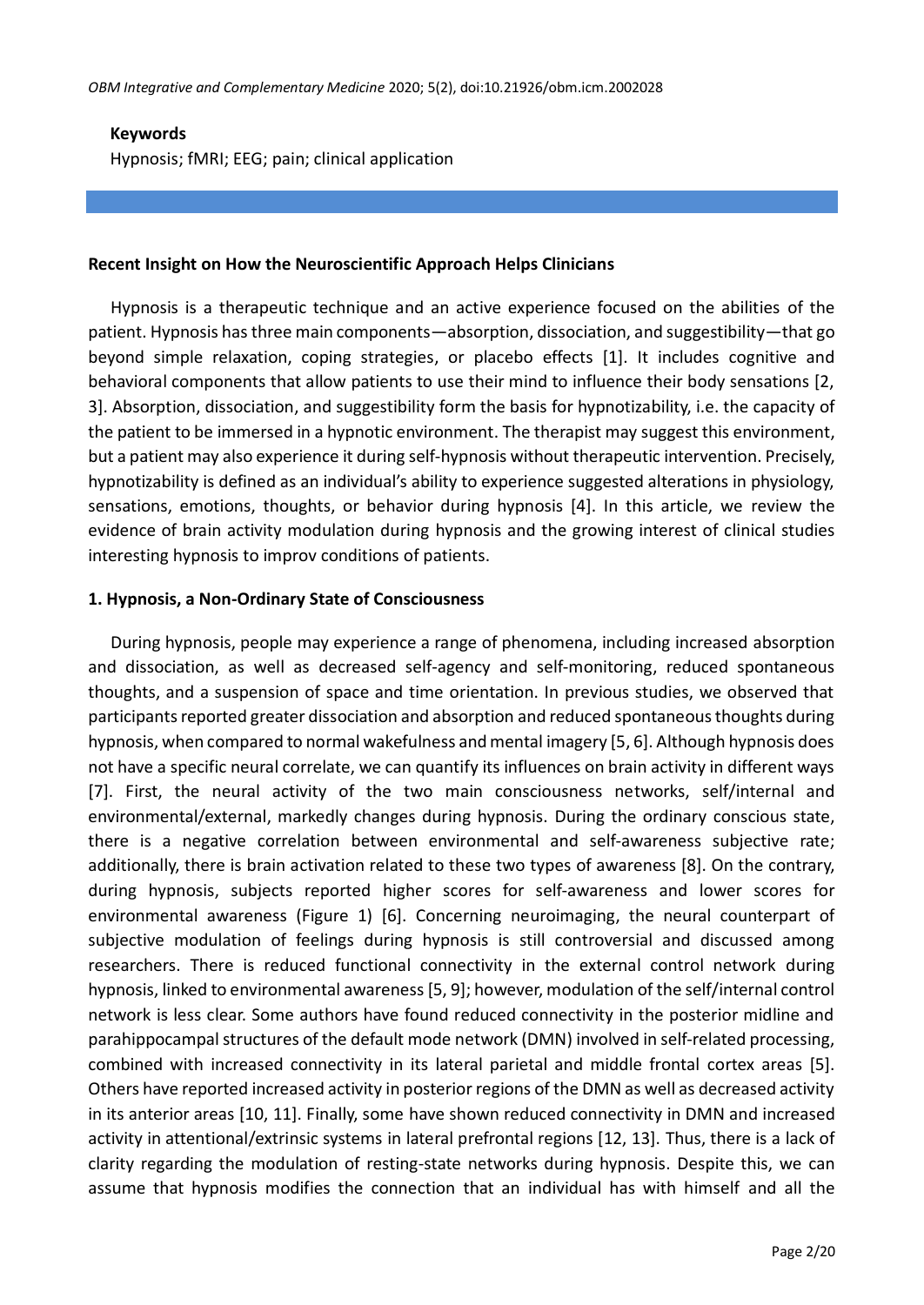surrounding components, by modulating self and environment awareness subjective and neural responses.



**Figure 1** Neural correlates of the two components of consciousness, internal/selfawareness in green and external/environmental awareness in yellow, during the ordinary state of consciousness. The graph illustrates reports of subjects for internal/self and external/environmental awareness during ordinary consciousness and hypnotic states (bars represent medians). \*: significant at p < 0.001, ns: not significant. This figure was adapted from Demertzi et al. and Vanhaudenhuyse et al. [6, 8].

Researchers have used functional magnetic resonance imaging (fMRI), electroencephalography (EEG), and event-related potential (ERP) studies to decode cognitive processes under hypnosis. EEG reports are inconsistent, making it difficult to conclude a single EEG signature of hypnosis (EEG rythms in ordinary consciousness are illustrated in Figure 2). Some studies reported an increase in alpha rhythms and theta activity, while others have found a decrease in theta activity during hypnosis (for a review, see [14]). An EEG case study on a highly hypnotizable subject reported specific decreases in beta, delta, and gamma amplitudes. This indicates increased independence of brain processes to maintain a state of alertness. The same study also reported an increase in theta and alpha amplitudes, mostly in occipital areas, reflecting the intensification of attentional processes [14]. The authors hypothesized that the subject could be in a relaxed state during hypnosis, along with a state that facilitated information processing. Others reported an increase in alpha activity,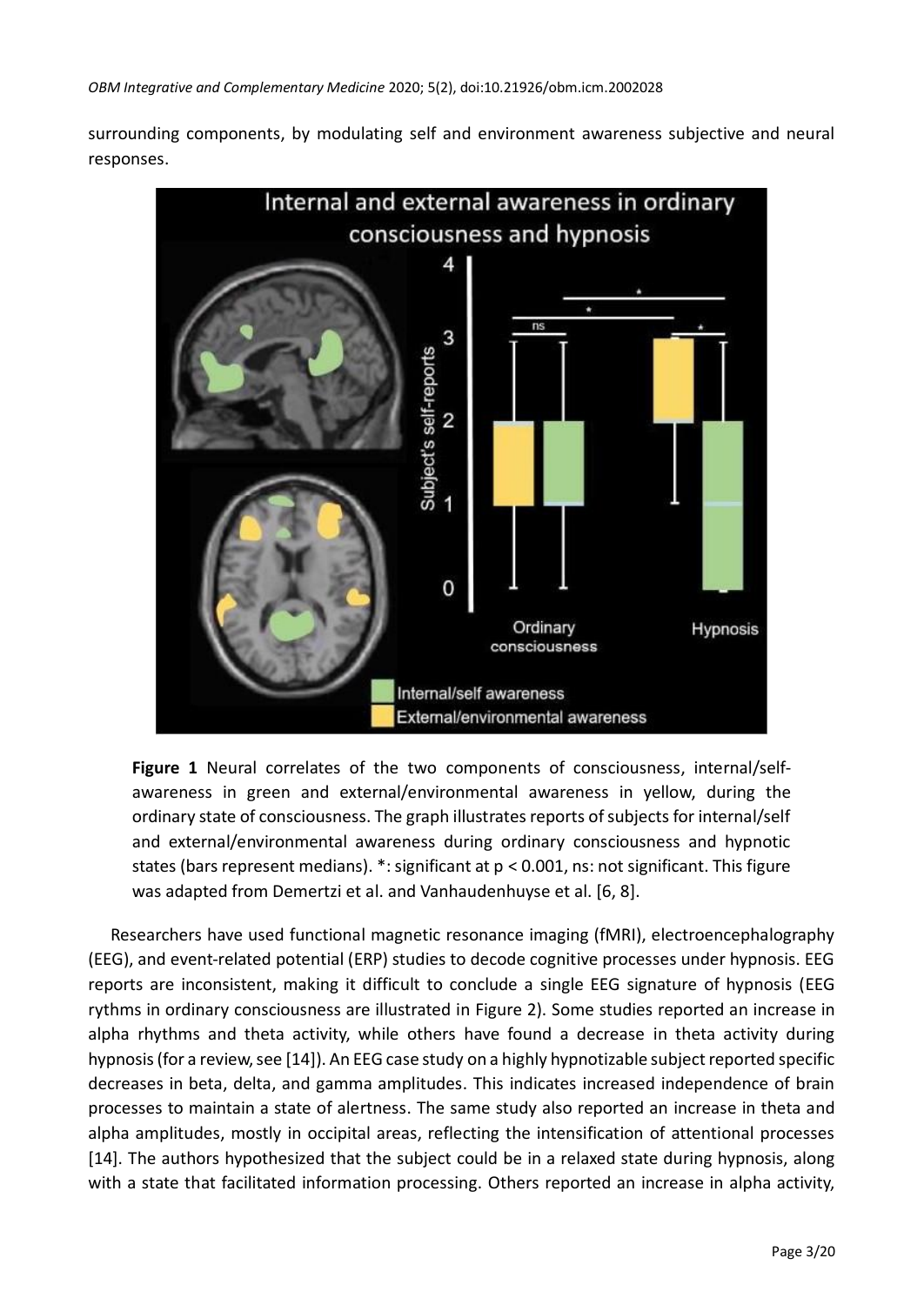consistent with enhanced relaxation, and a reduction in visual activity, specific to the hypnotic state [15]. Some studies demonstrated a reduction in the ERP response during the hypnotic procedure, suggesting diminution of perception of stimuli, whereas other studies failed to detect such changes in ERP responses [1, 16].



**Figure 2** Illustrative examples of EEG rhythms.

The efforts to understand hypnotic phenomena usually contrast with the responses across the levels of hypnotic susceptibility, also called hypnotizability. Hypnotizability is the individual's ability to experience suggested alterations in physiology, sensations, emotions, thoughts, or behavior during hypnosis [17]. It ranges from low to high, depending on the recruitment of attentional networks [18]. It is usually assessed by a protocol encompassing induction and suggestion, followed by evaluation of the number of suggestions an individual successfully experiences and reports after the hypnotic induction procedure [19]. Recently, we reported that it is possible to identify low and highly hypnotizable subjects, without any specific suggestion (i.e., neutral hypnosis). We achieved this by considering the dissociation score in the same way that is categorized by a traditional standardized scale [20]. Some authors demonstrated that training in self-hypnosis, relaxation, or neurofeedback improves the level of hypnotizability [21]. Structural MRI studies have revealed anatomical differences in brain structure size in frontal areas between low and highly hypnotizable subjects [22, 23]. Additionally, they revealed a larger rostrum of the corpus callosum in highly hypnotizable subjects than in subjects with low hypnotizability [24]. The corpus callosum is involved in the allocation of attention and transfer of information between prefrontal cortices. Therefore, the authors suggested that highly hypnotizable subjects might have more effective frontal attentional systems that implement control, monitor performance, and inhibit unwanted stimuli from conscious awareness [24]. However, this claim needs to be confirmed by other studies. One study reported greater grey matter volume in the medial frontal cortex and anterior cingulate cortex (ACC) combined with lower connectivity in the DMN during hypnosis. They hypothesized these to facilitate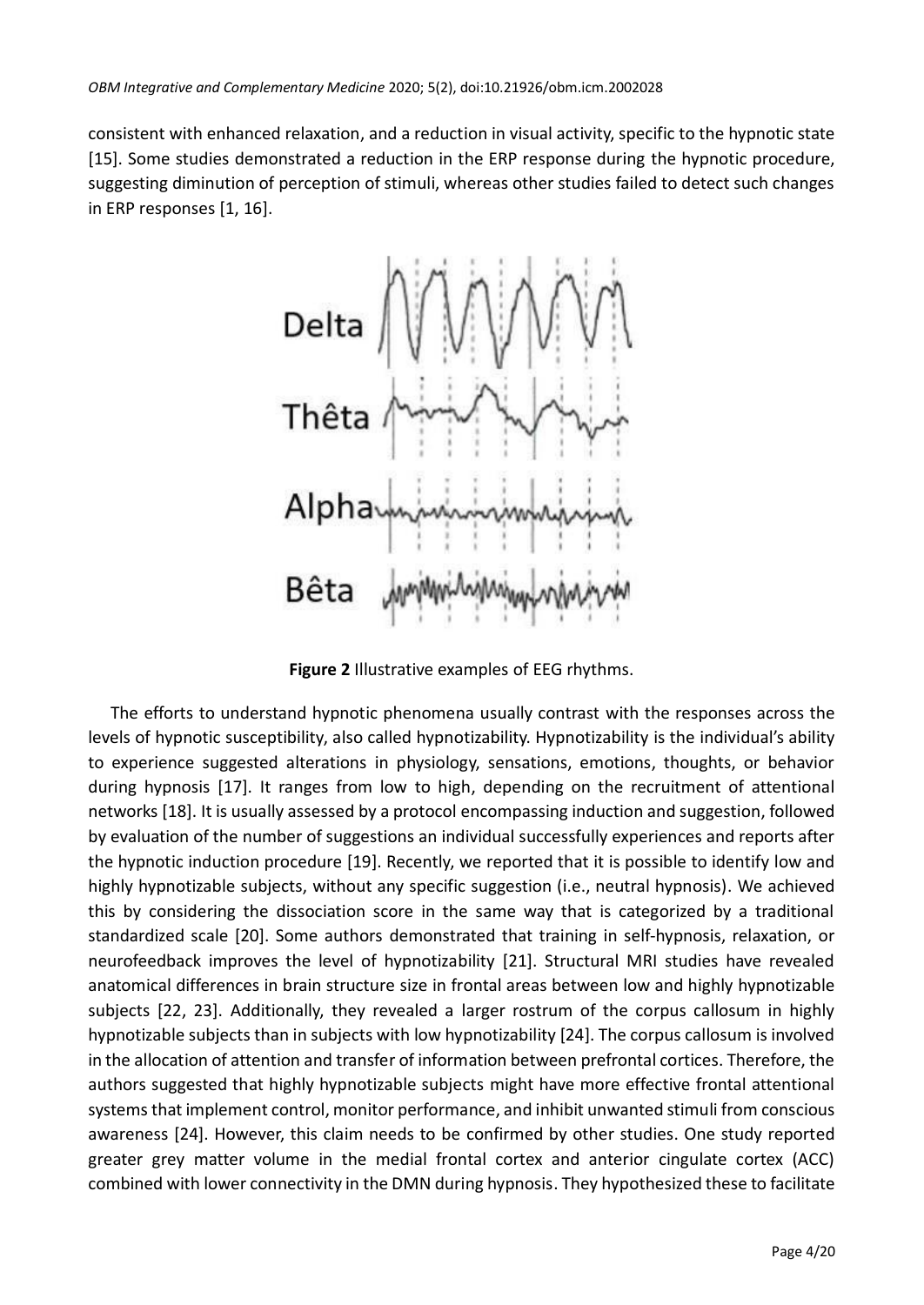greater hypnotic depth [23]. In addition to these structural findings, a functional MRI study revealed differential processing between low and highly hypnotizable subjects. First, in contrast to the low hypnotizable subjects, those with high hypnotizability seemed to have greater functional connectivity between the left dorsolateral prefrontal cortex and the salience network; the former is involved in executive control processing, and the latter is involved in detecting, integrating, and filtering relevant somatic and emotional information [25]. However, this study lacks congruence in coupling executive and salience networks with structural correspondences in highly hypnotizable subjects [25]. Hypnotizability is positively correlated with functional connectivity between the posterior cingulate cortex and precuneus, and both the lateral visual network and the left frontoparietal network [22]. A positive correlation also exists between the executive control network and the right postcentral parietal cortex [22]. A negative correlation exists between the right frontoparietal network and the right lateral thalamus [22]. Other studies showed that the highly hypnotizable subjects recruited more of their right inferior frontal gyrus, whereas the low hypnotizable subjects recruited of their parietal cortex and ACC, during selective attention conditions (even outside of hypnosis). These regions are more connected to the DMN in highly hypnotizable subjects [18]. Based on these results, the authors hypothesized a close dialogue between internally and externally driven processes that may permit higher flexibility in attention and underlie a greater ability to dissociate in those individuals. Finally, Egner et al. displayed that highly hypnotizable subjects are characterized by an increased ACC activation during a congruent/incongruent attentional task, after a hypnotic induction [26]. They suggested that these results indicated an alteration in the attentional efficiency of their subjects as compared to baseline and low hypnotizable subjects.

Studies have revealed higher theta power in highly hypnotizable subjects, especially in the frontal and temporal areas [15, 27] as well as in the left parietal and occipital regions [28]. Also, highly hypnotizable subjects showed a significant difference in the EEG phase synchronization in the delta, theta, and beta bands (mostly in the frontal lobe), compared to medium or low hypnotizable subjects [29]. Mismatch negativity (MMN) is a negative component of ERP elicited by any change or 'mismatch' in the sequence of monotonous auditory stimuli in inattentive subjects. Studies have used MMN to evaluate the attention deficit toward auditory stimuli during hypnosis. MMN was larger in hypnosis compared to the baseline condition, reflecting enhancement of pre-attentive processing related to hypnosis condition [30, 31]. However, it was also larger in subjects with low hypnotizability, suggesting that MMN could not be attributed to distinctive hypnotic processes, despite its relation to the hypnosis condition [30]. These results can be discussed with the findings where MMN amplitude decreased only in the highly hypnotizable subjects during amusia hypnotic suggestions (i.e., inability to recognize melodies or rhythms), whereas subjects with low hypnotizability displayed no difference [32]. Others found no evidence for the effect of hypnosis on MMN amplitude in highly hypnotizable subjects [33]. The hypnotic suggestion of alexia (i.e., incapacity to read, as measured with a Stroop task) modulated the late positive complex amplitude. This amplitude was greater for congruent conditions (e.g., the word "yellow" inked in yellow) than incongruent conditions (e.g., the word "blue" inked in green) in subjects with high hypnotizability [34]. Altogether, these results show that hypnosis somehow modulates attentive auditory and visual mechanisms. However, some discrepancies appear between studies, and we need to interpret the results carefully since the number of subjects included is limited. Finally, the application of low frequency repetitive transcranial magnetic stimulation (rTMS) to the left dorsolateral prefrontal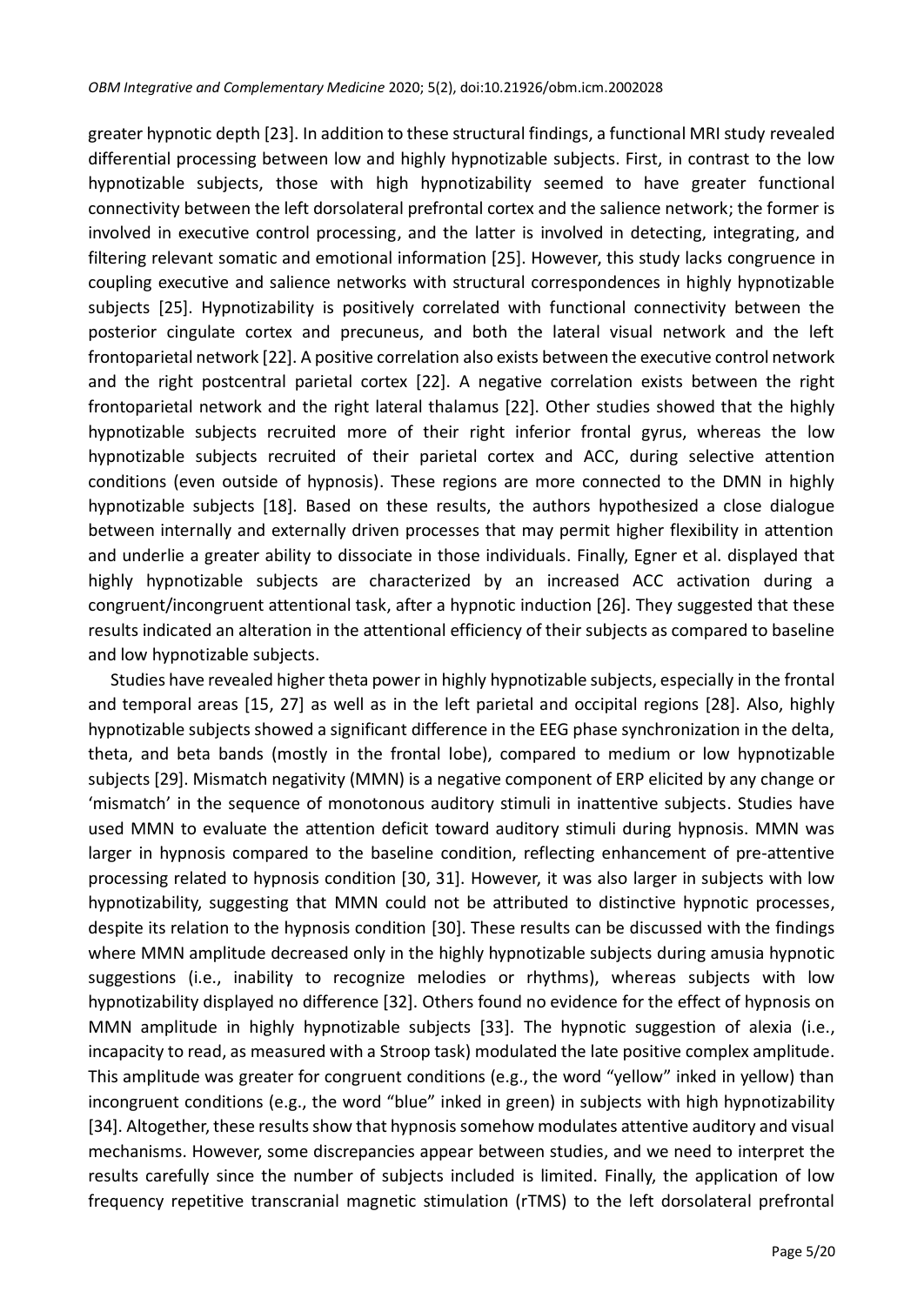cortex enhanced subjective response to hypnotic suggestions, supporting theories postulating that diminished function in the frontal cortex is related to hypnotic response [35].

Theories about hypnosis are usually related to top-down processes and self-related mechanisms of modulation. Landry, Lifshitz, and Raz [36] proposed a meta-analysis that details processes related to these theories and gives a unique explanation of hypnosis brain mechanisms that remain challenging. However, most studies reported the involvement of the insula, ACC (involved in the salience network), prefrontal, posterior parietal areas (involved in the central executive network), medial prefrontal and lateral parietal cortices, midline structures, and parahippocampal areas (involved in the DMN). According to the authors, modulation of these brain areas isrelated to several processes observed during hypnosis—(a) focused attention on suggestions and absorption possibly allowing subjects to develop vivid imaginary experiences, (b) modification of sense of control related to automaticity, (c) integration of internal and external information resulting in modulation of self and environmental awareness, and (d) decrease of mind-wandering.

### **2. Hypnosis in Medicine and Surgery: the Origins of Interest in a Neuroscientific Approach**

### *2.1 Hypnosis as a Support for Sedation*

The development of hypnosis as a scientific endeavor has occurred within the last two centuries. The documented use of hypnosis as an adjunct to surgery dates back to the 1830s; Jules Cloquet performed a mastectomy, and John Elliotson performed major surgical procedures with hypnosis as the only anesthetic technique. James Esdaile, a famous surgeon, worked in India and published more than 300 major surgical cases under hypnosis. He observed that the use of "mesmerism anesthesia" decreased surgical shock, improved morbidity, and decreased the mortality rate during surgery from 40% to merely 5% [37]. The medical establishment showed a great deal of hostility toward this promising surgical approach, censuring it. Almost simultaneous to Esdaile's reports, the discovery of ether in 1846 and chloroform in 1847 suppressed the interest in psychological mechanisms of pain reduction as well as in utilizing the patient's abilities as an influencing factor in recovery. Hypnosis subsequently became discredited, whereas inhaled anesthetic agents were rapidly adopted. During the 19<sup>th</sup> century, Carpenter and Tuke were among the first to draw attention to the mind's ability to interact with the body and to alter perceptions and feelings. Likewise, Moll and Forel argued that hypnosis had important medical and therapeutic applications [38]. Since the end of World War II, interest in the clinical application of hypnosis has been waxing and waning. It was used sporadically as a complementary technique rather than an alternative to general anesthesia. Anesthesiologists paid little attention to hypnosis until 1955, when the British Medical Association accepted hypnosis in the management of acute pain [39].

More recently, there is a renewed interest in hypnosis due to the trend toward greater prominence of conscious sedation during surgery. Several studies have described the effects of hypnosis during surgery. It may be used more often in conjunction with local anesthesia and analgesics. The usefulness of hypnosis in the relief of pain was demonstrated early in the 19th century before the introduction of chemical anesthetics. Major operations, often limb amputations, were performed painlessly with "a mesmeric trance" as the only anesthetic; the term "hypnosis" was introduced later [37]. Since 1992, hypnosedation has been used to perform surgeries in Liège, Belgium. Hypnosedation is a technique combining hypnosis with light conscious intravenous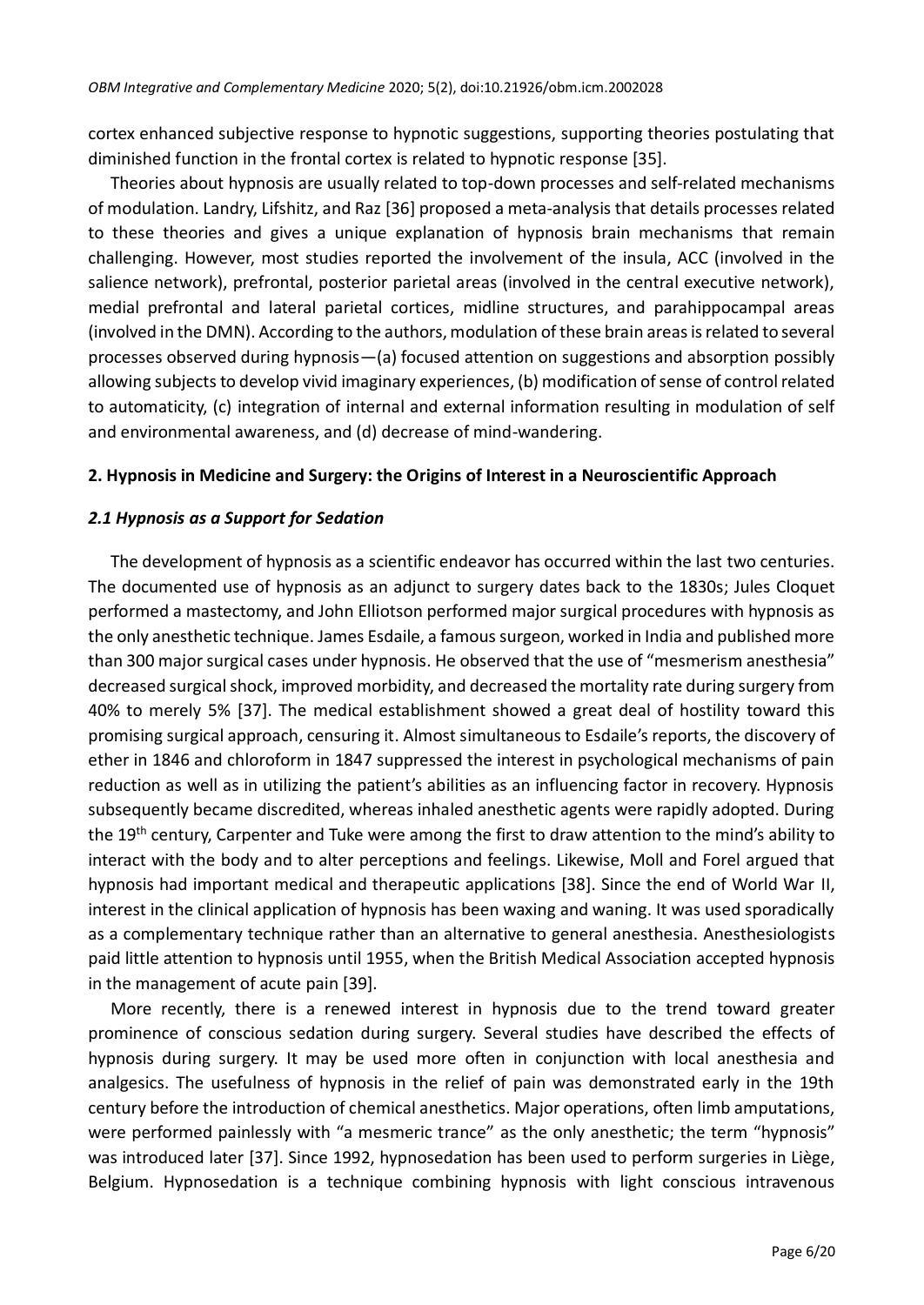sedation and local anesthetic drug [40]. The University Hospital of Liège was a pioneer in elaborating retrospective and prospective randomized studies comparing general anesthesia and hypnosedation in a surgical setting [40–46]. Firstly, it is important to note that hypnosis should be considered as a tool to be used with discrimination in surgical settings, only when circumstances are appropriate. The exclusion criteria for hypnosedation are psychopathology, deafness, and allergies to local anesthetics. Adherence and motivation of the patient, surgeon, and all the medical staff present during the surgery are also of the highest importance for this procedure. Hypnosedation can be used in various situations—thyroid surgery, endovascular procedures, breast and prostate biopsy, colectomy, hysteroscopic placement of implants for sterilization, tooth extraction, skin tumor removal, childbirth, glioma surgery, and burn dressing changes [9]. This technique is associated with improved peri- and post-operative comfort as well as with better conditions during the performance of surgery compared to general anesthesia. Studies revealed that hypnosedation is associated with reduced anxiety, emotional distress, pain, and nausea, as well as diminished intraoperative requirements for anxiolytic and analgesic drugs. Some authors also demonstrated a faster recovery with a significant decrease in the delay before restarting professional activity [42]. A recent study highlighted that prostate cancer patients receiving brachytherapy under hypnosedation reported reduced need for medication, shorter duration of urinary catheter use, and quicker recovery compared to patients receiving the therapy under general anesthesia [47]. In addition, a nonrandomized study showed the potential benefits of hypnosedation on post-mastectomy chronic pain [48]. Meta-analysis highlighted several benefits of hypnosis in surgery. It was an effective adjunctive technique for a wide variety of surgical procedures. The patients in hypnosis groups had better outcomes than other patients. There were no differences between the methods of hypnotic induction. Positive effects were observed for emotional distress and medication consumption [49, 50]. In addition, a hypnotic suggestion for pain relief was equally effective in reducing pain in both, clinical and experimental setups. Therefore, it may be an effective and safe alternative to pharmacological intervention [51, 52]. Finally, a recent meta-analysis highlighted the analgesic effect of hypnosis for acute pain perception, efficacy modulation due to the subject's hypnotic suggestibility as well as the use of direct analgesic suggestion. It also revealed that hypnotic intervention could deliver meaningful pain relief for most people and may be an effective and safe alternative to pharmacological intervention [52].

# *2.2 Hypnosis During Childbirth and Labor*

The history of hypnosis in the clinical setting is notable for its early adoption in procedures relating to childbirth. The 20<sup>th</sup> century witnessed several such case reports in Europe, peaking in the 1950s. In this context, hypnotic suggestions focused on increasing feelings of safety, relaxation, and comfort, reframing the experience from one of pain to one of achievement, and potentially developing sensations of anesthesia such as numbing [53]. However, improvements in pharmacological analgesia in obstetric care in the 1960s led to the decline of hypnosis. Fortunately, in the past decades, various complementary medicines, including hypnosis, have gained renewed popularity for assisting women during labor and childbirth [54]. Hypnosis assisted women in coping with physical and psychological symptoms during pregnancy, labor, and the postpartum period. In particular, it can lead to decreased nausea and hyperemesis gravidarum, reduced epidural and surgical intervention, pain relief, shorter length of labor, increased postpartum psychological well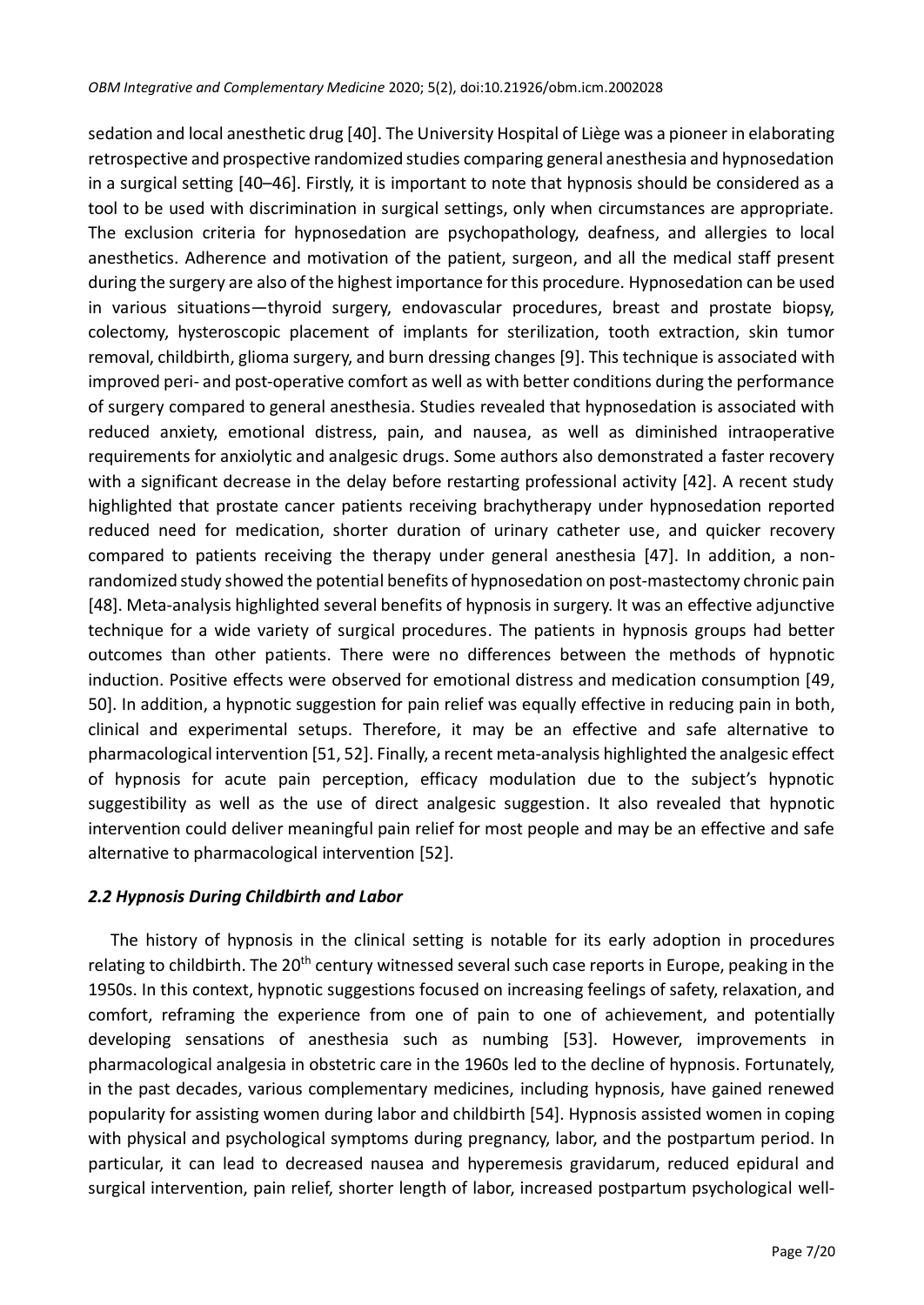being, and decreased postpartum depression [55]. A randomized controlled study conducted on over 1000 women demonstrated a significantly better childbirth experience, including decreased pain, in women who learned self-hypnosis compared to groups undergoing relaxation and standard care [56]. During pregnancy, hypnosis aided to reduce stress, anxiety, depressive symptoms, and nausea and vomiting [55, 57, 58]. These studies highlight that non-pharmacological approaches, such as hypnosis, can facilitate enhanced feelings of satisfaction, competence, and control in women. A meta-analysis of randomized trials with a total of 2954 women showed that hypnosis may reduce the overall use of analgesia during labor, but not epidural use. Also, it did not find clear differences between women using hypnosis and those who did not with respect to satisfaction with pain relief and a sense of coping with labor or birth [54].

# *2.3 Hypnosis to Relieve Pain in Severely Burned Patients*

Hypnosis has also significantly benefited patients with severe burns in the alleviation of pain and anxiety, particularly during care procedures (i.e., removal of dressings, washing, debridement, and application of new dressings) [59]. While pharmacological approaches are recommended as a firstline treatment for procedural pain, studies reported that some patients did not benefit from medication or still experienced significant pain despite medication use [60]. Studies demonstrated that pain and anxiety perception decreased during dressing changes when hypnosis was used in adult and pediatric patients [61, 62]. A recent randomized, double-blind, controlled study evaluated the efficacy of hypnosis in significantly reducing the quality of background pain (i.e., burning or throbbing discomforts which affect patients daily while resting) and pain anxiety (i.e., pain-related anticipatory anxiety) in burned patients [63]. When integrated into their pain management procedures, hypnosis also improved opioid efficacy and wound outcomes of burned patients, while reducing hospital costs [64]. In addition, the integration of this technique in care significantly reduced the stress of nurses, when facing patients who are in pain, disoriented, agitated, and anxious during post-burn care [65].

# *2.4 Hypnosis to Manage Chronic Pain*

Hypnosis may be effective in reducing short- and long-term headaches in migraine sufferers [66]. In addition, self-hypnosis combined with self-care activities may benefit chronic pain patients, in a variety of biological, psychological, and social dimensions. When compared with physiotherapy or psychoeducation treatments, six sessions of self-hypnosis/self-care treatment decreased pain intensity, pain interference, anxiety, and depression with an improved quality of life [67]. Selfhypnosis/self-care intervention in chronic pain patients led to significant modifications in coping strategies due to the observed benefits [68]. A meta-analysis focused on hypnosis effect in fibromyalgia (6 controlled trials; 239 patients) concluded that hypnosis is effective in relieving both pain and sleep problems [69]. Another meta-analysis (12 clinical studies; 669 patients) revealed that hypnosis is moderately more efficacious than standard care or psychological intervention, specifically for adult patients not suffering from headaches [70].

# *2.5 Hypnosis in Oncology*

In 2017, a meta-analysis concluded that hypnosis was not rigorously studied with randomized,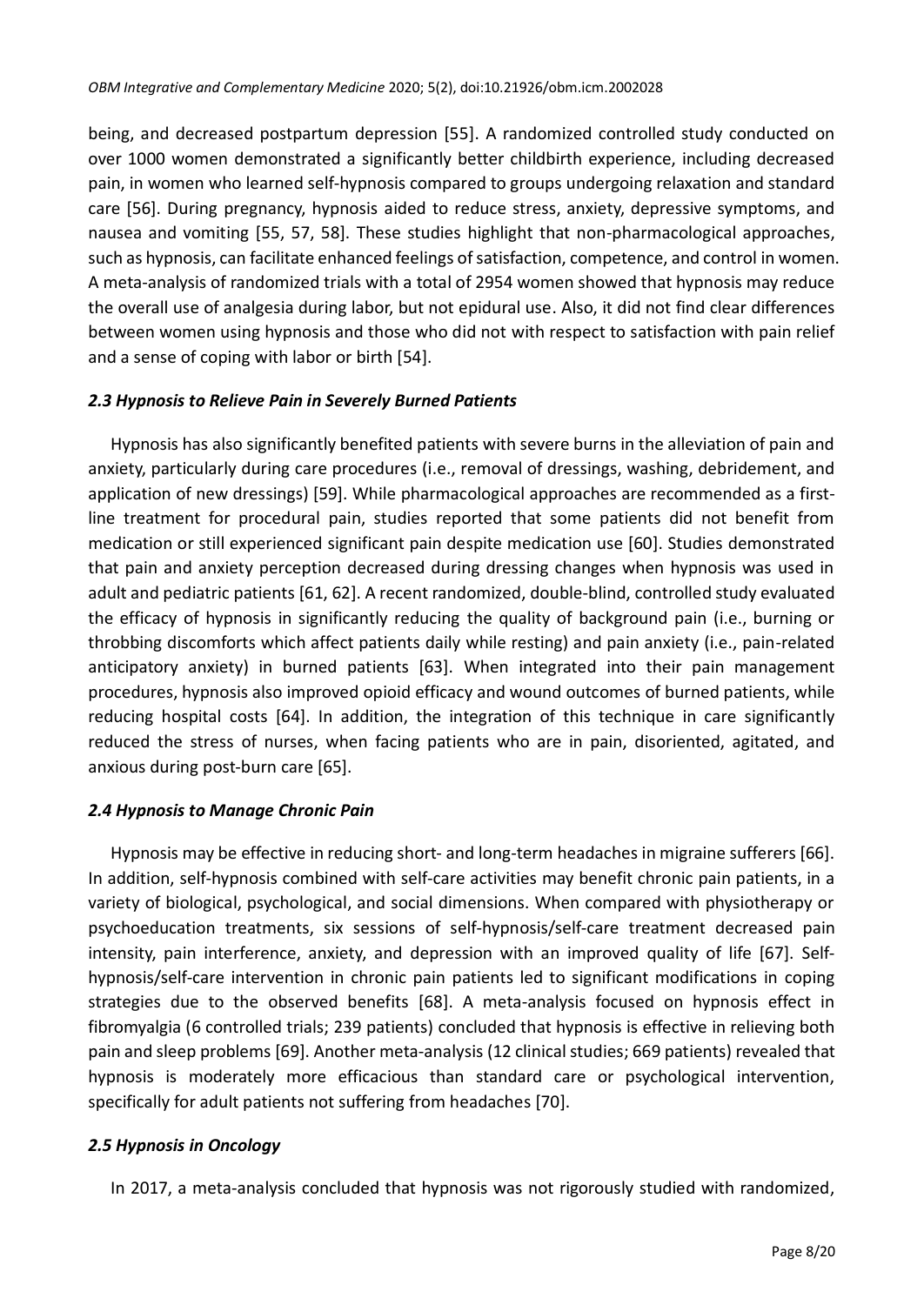controlled trials in oncology [71]. This pushed some researchers to conduct robust studies to assess the potential of hypnosis in this particular clinical context. Initial studies in oncological patients showed that hypnosis is more efficient in relieving pain than other interventions, such as yoga or cognitive-behavioral therapy [72–74]. Hypnosis in oncology has also shown efficacy in helping patients to cope with sleep disturbances and management of stress, anxiety, and grief [75]. Besides, the gender of patients could influence these positive effects, although these observations need to be tested on a larger population [76]. Finally, a recent pilot study demonstrated the feasibility and personal interest in learning self-hypnosis for children with cancer and their parents [77].

# *2.6 Hypnosis and Dental Care*

The field of dentistry showed an increased interest in the hypnosis much later. The technique can be used to reduce anxiety in phobic patients as well as to reduce pain and anxiety during dental surgery. Case reports and controlled studies have displayed several positive effects of hypnosis in dentistry—prevention of avoidance behavior and lack of dental treatment, reduction of extreme fear, anxiety, and pain, reduction in bleeding during tooth extractions, and more effective healing of wounds [78–81].

There are a plethora of clinical reports on the beneficial effects of hypnosis on patients. Despite this, scientists need neurophysiological studies to shed light on the central mechanisms of hypnosis. In the further sections, we summarize the literature to explain how this modified state of consciousness allows individuals to modify their perception of external stimuli.

### **3. Hypnosis to Alleviate Acute Pain—A Neurological Perspective**

Improvements in functional neuroimaging have allowed researchers to articulate objective evidence of hypnotic procedures to reduce pain. Painful stimuli activate several brain regions called the pain matrix—the primary (S1) and secondary (S2) somatosensory cortices, the insular cortex (IC), the ACC, and thalamic nuclei—modulating the perception of pain [82]. There are numerous, widely heterogeneous ways to study pain reduction during hypnosis. Methods used to produce painful simulation include high temperature, laser, and nerve stimulation; methodologies used include positron emission tomography (PET) and fMRI; protocols employed are presence or absence of baseline, a hypnotic suggestion for increased or decreased pain, and mental imagery. Various studies have proven that hypnosis has a direct effect on the pain neuromatrix. Painful stimulation in a normal, alert state resulted in brain activation within a network encompassing cortical and subcortical brain areas, namely, ACC, premotor, dorsolateral, prefrontal, primary somatosensory and bilateral insular cortices, thalamus, bilateral striatum, and brainstem. However, the same painful stimulus perceived under hypnosis failed to elicit any cerebral activation [83]. The modulatory effect of hypnosis was shown to be mediated by an increased modulation of the ACC and a cortical and subcortical network, encompassing prefrontal/superior frontal gyrus, insular, and pregenual cortices, pre-SMA, thalami, striatum and brainstem in the context of hypnosis [84–87] (Figure 3). In addition, there exists a hypnosis-related increase in functional connectivity between the primary somatosensory cortex (S1) and the anterior insular and prefrontal cortices [83]. Other studies reported that only specific suggestions of increased or decreased unpleasantness changed the pain ratings, in association with modulation of the ACC activity and modulation of pain unpleasantness [86]. A meta-analysis of functional neuroimaging studies of pain perception under hypnosis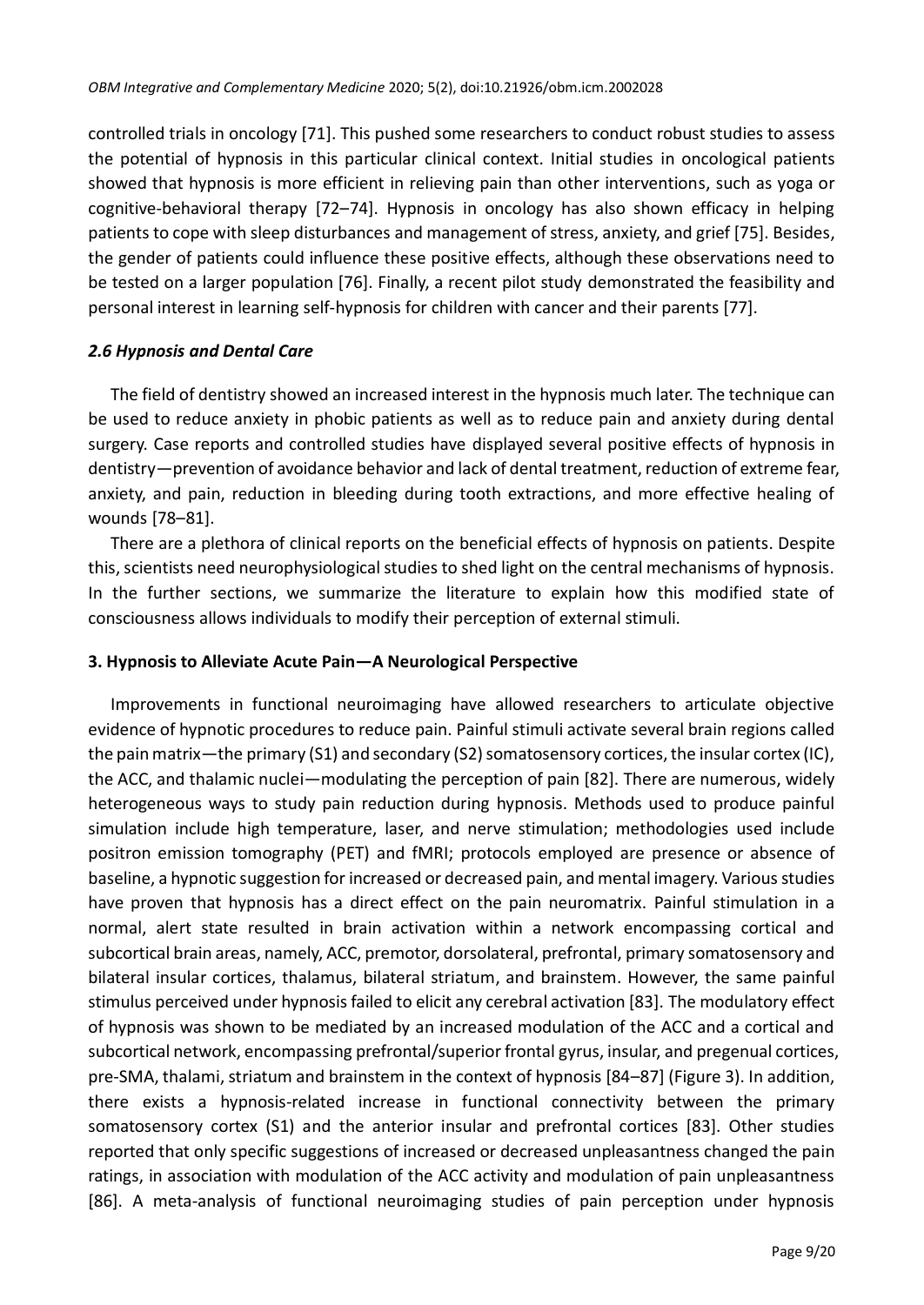identified that analgesic suggestion is associated with an increase in the activation of right lateralization in the ACC and insula and a decrease in the midline thalamic nuclei [88]. Using specific hypnotic-focused analgesia (i.e., local analgesia produced during deep hypnosis by focusing attention on a mental image of the absence of pain [89]), a recent study showed that during hypnosis the sensory component of pain (related to S1, S2, insula, and parietal operculum) was reduced more than the affective component (related to ACC, amygdala, hippocampus, hypothalamus and temporal cortex)[89]. Other studies demonstrated additional effects of hypnosis modulation on the affective component of pain. This discrepancy could be explained by the script used for the suggestions of analgesia. Conversely, other studies showed that suggesting painfulness in the absence of actual pain stimulation activates brain areas associated with activation of the brain's pain circuit, similar to real pain stimulation [90, 91].



**Figure 3** The pain modulatory effect of hypnosis is mediated by an increased modulation of the anterior cingulate cortex and a cortical and subcortical network, encompassing the prefrontal/superior frontal gyrus, insular, and pregenual cortices, pre-supplementary motor area (pre-SMA), thalami, caudate nucleus, and brainstem. This figure was adapted from an earlier study [92].

Pain modulation during hypnosis can be understood concerning the specific role of some brain areas involved in pain perception processing. Firstly, studies have shown that the ACC is related to coding of the intensity of noxious stimulation, opposing pain/avoidance and reward/approach functions, somatosensory processing, fear, and the anticipation of pain [7]. Secondly, there is reported increased functional connectivity during hypnosis between the mid-cingulate cortex, thalamus, and brainstem [87, 93]. This might be related to pain-relevant arousal or attention mechanisms. Thirdly, the reported decreases in premotor cortex activation in hypnosis suggests that hypnosis may diminish anxiety, defensive, and emotional reactions to pain by reducing activation of both cortical and subcortical areas [94]. Besides, the increased modulation of activity in the insula is related to its role in the pain affect and pain intensity coding [95]. Finally, frontal activity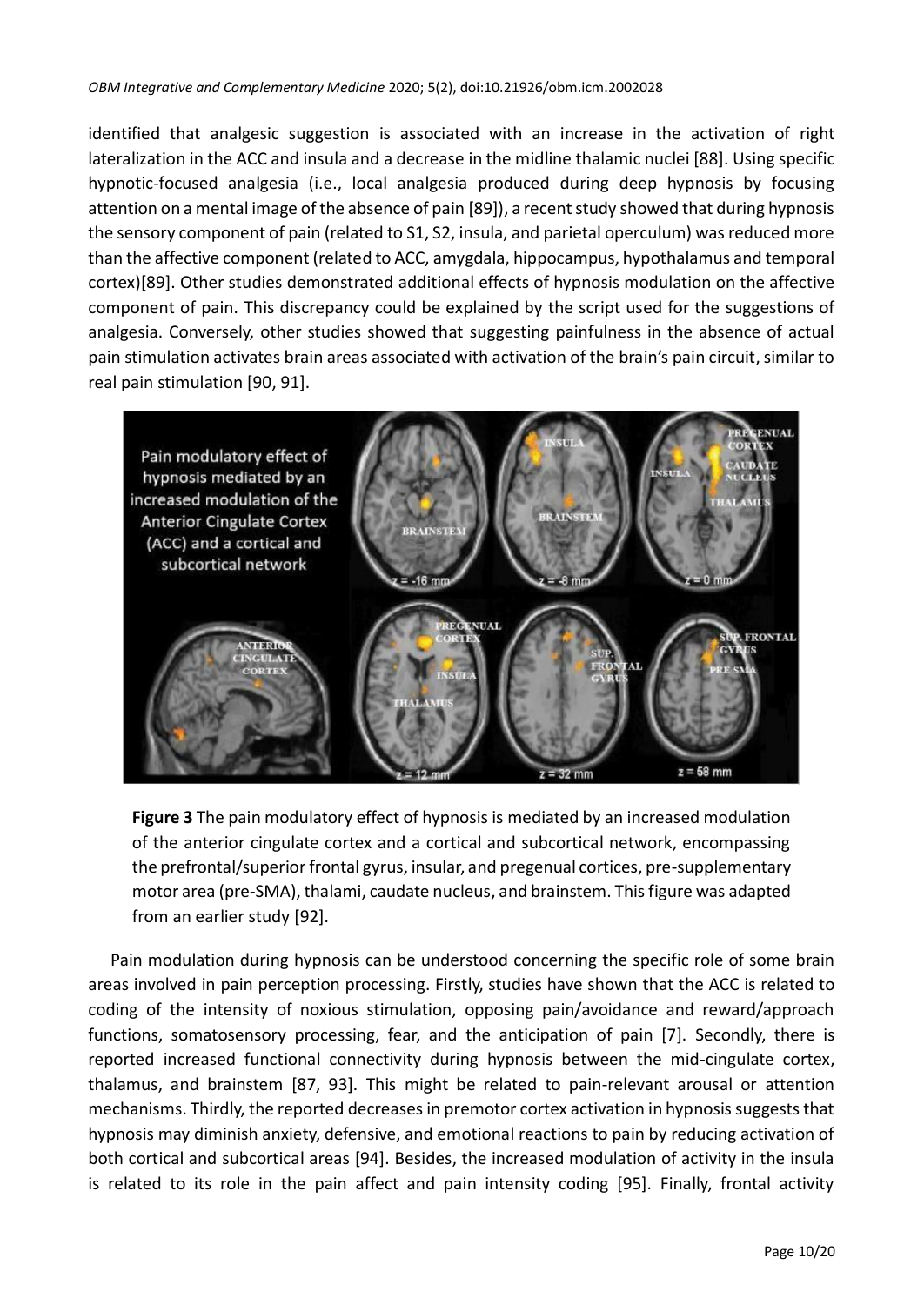modulation may reflect disruption in the cognitive attentional, appraisal, and memory systems that can influence the perception of environmental stimulation during hypnosis [83, 84].

EEG and ERP studies are key to understand sensorial and pain processing during hypnosis. They allow recording of the fast succession of brain events associated with the administration of sensory stimuli. A study tested whether hypnosis affects the early (sensory processing) or the later (affective integration) stages of sensorial processing. The researchers found reduced activity of the early (N20) and the late (P100, P150, P250) components in brain areas including S1 (N20), S2 (P100), right anterior insula (P150), and cingulate cortex (P150/P250) [96]. They suggested that hypnosis modulation of pain perception is reflected in both, somatosensorial processing with decreases in N20 (i.e., first stages of pain cerebral processing) and affective and conscious processing with decreases in P150 (related to somatosensory conscious perception), P100 (prerequisite for consciousness) and P250 (later stage of somatosensory perception associated with the affective integration of the stimulation). Other studies also reported a decrease in amplitude for the P250 component during hypnosis and painful stimulation [97]. Another study showed that a hypoalgesic hypnotic suggestion induced a decrease in amplitude in highly hypnotizable subjects. Similarly, it reported an increase in amplitude by a hyperalgesic suggestion of both, N140 (mainly in left frontal and frontocentral areas) and P200 (left frontocentral, central, and bilateral centroparietal and parietal areas) waves [98]. These results could be explained by an enhanced capacity of subjects to focus their attention to form the mental images designed to reduce/amplify pain sensations during hypo/hyperalgesia. Finally, magnetoencephalography (MEG) during hypnosis revealed a reduction of activity in the beta band around 214–413 ms post non-painful stimulus mainly in the right insula, combined with a reduction in the alpha band around 253–500 ms in the left inferior frontal gyrus [99].

Regarding hypnosis for pain modulation, higher hypnotic suggestibility correlated with greater relief from hypnotic intervention. Although, subjects with medium suggestibility also obtained significant relief from hypnosis [100]. We need to note that only 20–30% of individuals score either high or low in hypnotizability [36]. Thus, high hypnotic suggestibility is not necessary for successful hypnotic pain intervention.

Together, these results may indicate that brain modulation reported during hypnosis could reflect an alteration of afferent somatic perceptions in the process of cognitive-based pain control. They also suggest that highly hypnotizable subjects may have a specific capacity to enhance disengagement regarding sensorial information.

# **4. Neuroimaging to Explain the Clinical Benefits in Patients**

A growing body of literature is focusing on the brain activity counterparts to clinical reports of patients who benefited from hypnosis. As discussed earlier, patients with different etiologies reported subjective positive effects of hypnosis. PET studies in chronic pain patients under hypnosis reported modulation of activity in the bilateral cingulate gyrus, right thalamus, left inferior parietal cortex, bilateral PCC, anterior cingulate gyrus, and insula [101, 102]. An fMRI study in fibromyalgia patients highlighted greater activation in the cerebellum, anterior ACC, anterior and posterior insula, and inferior parietal cortex correlating with reported changes in pain after hypnotic suggestions [103]. A similar study in patients with temporomandibular disorder reported activation in the posterior insula related to hypnotic suggestions of pain reduction [104]. With a hypnotic suggestion,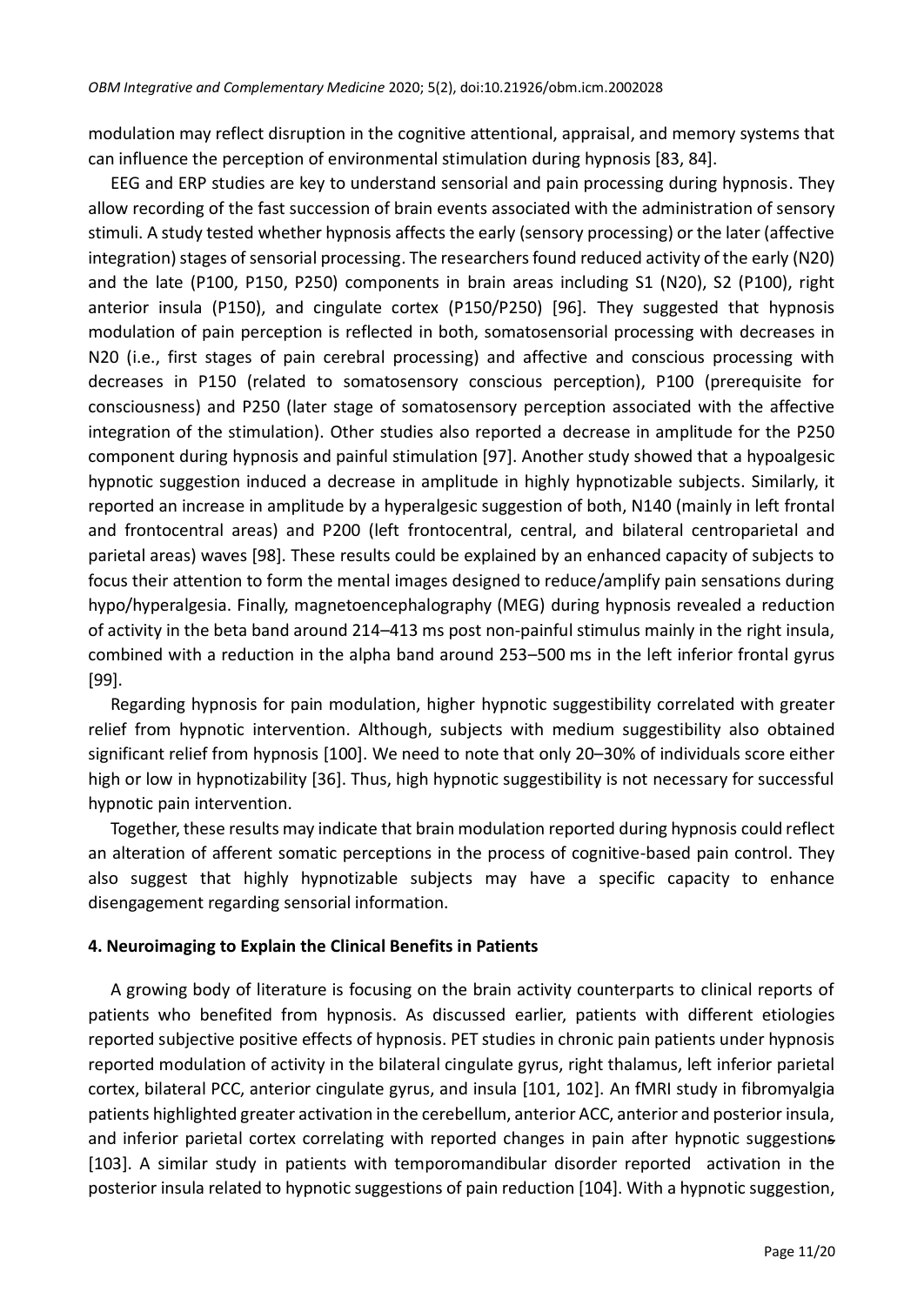pain matrix activation decreased in fibromyalgia patients similar to healthy control subjects [105]. ERP studies illustrated how hypnosis modulates brain function in chronic pain patients. First, in chronic pain patients under hypnosis, the differences in ratings of pain intensity and unpleasantness were accompanied by decreased N2–P2 components [106]. A pilot study in multiple sclerosis patients with chronic pain supported an interest in additional techniques to enhance responses to hypnosis treatment. This was in addition to the enhanced benefits of hypnosis treatments observed with neurofeedback and mindfulness on subjective variables, such as pain intensity, pain interference, pain acceptance, sleep, and depression. Hypnosis, combined with other techniques, impacted the EEG brain responses, mostly delta, theta, beta, and gamma rhythms [107]. Some authors proposed to study electrical brain activity before hypnotic treatment to predict its usefulness in modulating pain in spinal cord injury patients. Theta activity immediately before treatment was positively associated with response to hypnosis, with higher levels of it prospectively predicting subsequent pain reduction with the hypnosis procedure [108]. These results have implications for enhancing response to pain treatment by either better patient/treatment matching or influencing brain activity before treatment.

Few neuroimaging studies have been conducted with other populations of patients. People who suffer from dental phobia display symptoms that make dental treatments difficult or impossible; hypnosis is, therefore, used as an alternative intervention. An fMRI study reported that during hypnosis, dental phobia patients showed a significantly reduced activation in the left amygdala, bilateral ACC, insula, and hippocampus (involved in fear processing) [109]. Researchers observed patients undergoing a mastectomy and sentinel node biopsy with a combination of self-hypnosis and local sedation (i.e., hypnosedation). They reported complex changes in brain electrical activity measured with the bispectral index (BIS) [110] and an increased EEG activity in occipital regions related to visual imagery [111].

#### **5. Conclusion**

In the context of clinical practice, there is growing evidence of interest in hypnosis for pain management in various populations of patients. Although higher hypnotic suggestibility correlates with greater pain relief, people with medium suggestibility also manage pain better through hypnosis. Regarding the small proportion of the population (20–30%) considered having low suggestibility, there are no guidelines suggesting a clear strategy to be adopted. In our clinical experience, we never test hypnotizability before practicing hypnosis in either surgical contexts or the management of chronic diseases. Thus, we conclude that even low hypnotizable patients can gain benefits from hypnosis. The specific context of surgery allows anesthesiologists to increase the comfort of patients by administrating intravenous analgesic drugs in addition to hypnosis suggestion. Until now, no one has investigated whether low hypnotizable patients require increased analgesic drugs. However, additional non-pharmacological techniques, such as hypnosis combined with virtual reality, could potentially improve the efficacy of hypnosis for such patients. Studies are needed to validate this hypothesis in clinical practice. Neuroimaging research drastically increases our understanding of how hypnosis modulates pain and emotional distress in these patients. Hypnosis modifies brain activation as well as brain functional networks. These networks may be involved in self and environmental awareness (DMN and external control network), attentional processing (dorsolateral prefrontal cortex), anxiety processing (amygdala), and sensorial external stimulation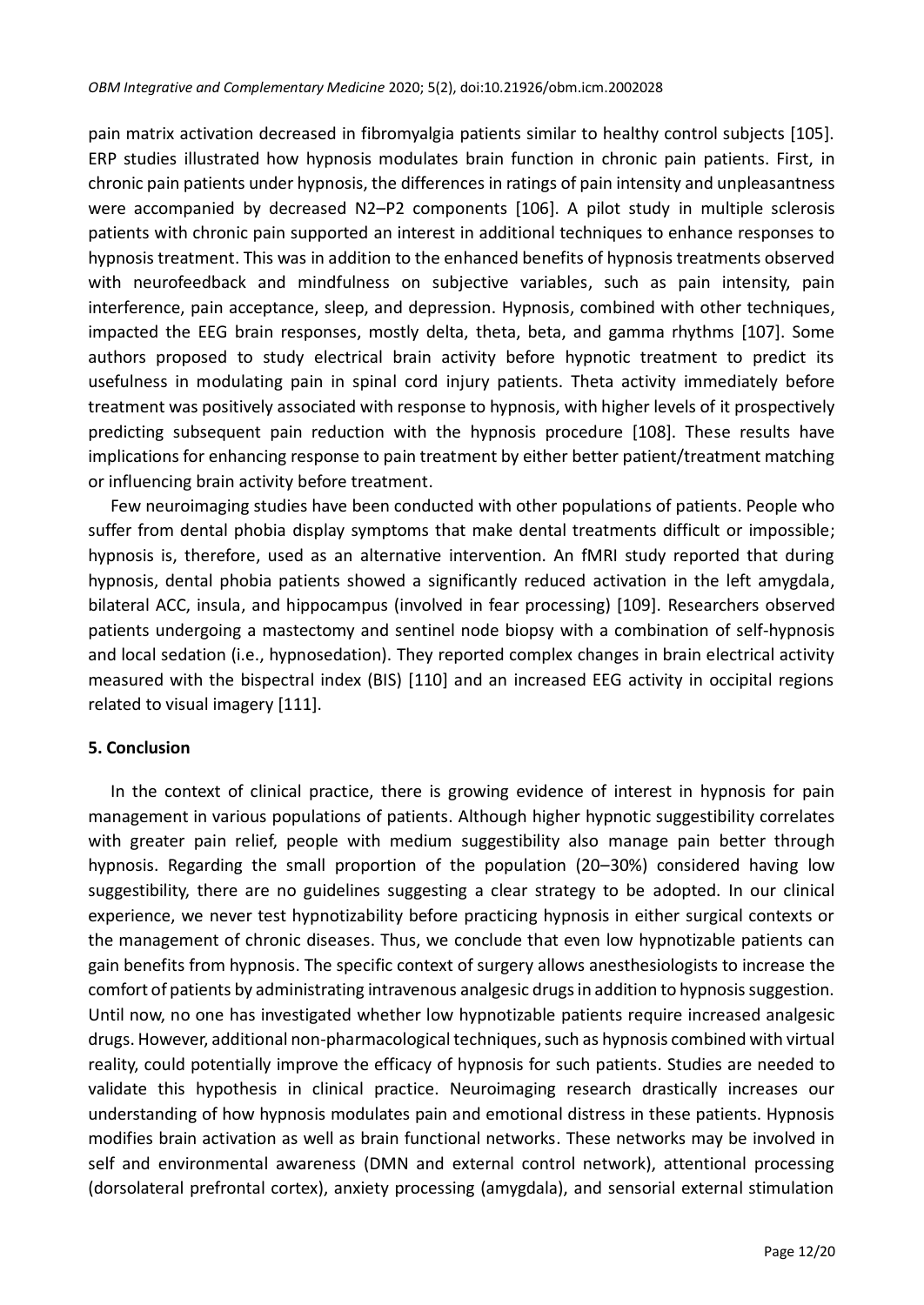(somatosensorial cortices, insula, ACC). These observations may be the first pieces of a rather intricate puzzle of the complex mind-body relationship mechanisms. Through these first studies, hypnosis has acquired a legitimate position in academic and medical fields, as a recognized modified state of consciousness with a specific, complex neural signature. Future research should explore more robust studies designed with randomized and controlled paradigms on larger cohorts to characterize the complexity of this social, cognitive, neurobiological, and interpersonal state of consciousness and its clinical applications.

Finally, a few clinical studies have assessed the effects of the type of hypnotic suggestion on the subjective feelings of individuals. One study reported that hypnosis combined with analgesia suggestion was more effective than hypnosis combined with relaxation suggestions in decreasing pain in 45 chronic pain patients [112]. Globally, positive suggestion to improve comfort leads to decrease in pain [113]. But, we still need comparative studies on large cohorts of patients to clarify which suggestions are more effective than others in the clinical context. Notably, some experimental studies conducted with healthy subjects demonstrated that the type of suggestion could differently affect pain perception [95, 114]. Also, the current research lacks consistent testing of the effects of hypnosis on resting-stage brain networks. Some researchers used pleasant autobiographical memories as a hypnotic suggestion [5, 115], while another used neutral hypnosis [10]. Thus, research in hypnosis lacks rigorous studies using large samples and randomized, controlled designs. Studies of this kind, comparing different types of hypnotic suggestions, would help us understand how different types of suggestions affect the global consciousness status, subjective reports, and pain perception in healthy volunteers and patients.

#### **Acknowledgments**

The authors are supported by the University and University Hospital of Liège, "Plan National Cancer" of Belgium (grant number 138) and Benoit Foundation (Bruxelles, Belgium). The author thank J-M. Klein form the Neurology Department of the CHU of Liege for helping with figures creation.

# **Author Contributions**

A.V. wrote the manuscript. M-E.F. and A-S.N. reviewed the reviewed the manuscript and contributed to the editing of the manuscript.

# **Competing Interests**

The authors have declared that no competing interests exist.

#### **References**

- 1. Spiegel DA. Neurophysiological correlates of hypnosis and dissociation. J Neuropsychiatry Clin Neurosci. 1991; 3: 440-445.
- 2. Fisch S, Brinkhaus B, Teut M. Hypnosis in patients with perceived stress–a systematic review. BMC Complement Altern Med. 2017; 17: 323.
- 3. McBride JJ, Vlieger AM, Anbar RD. Hypnosis in pediatric respiratory medicine. Pediatr Respir Rev. 2014; 15: 82-85.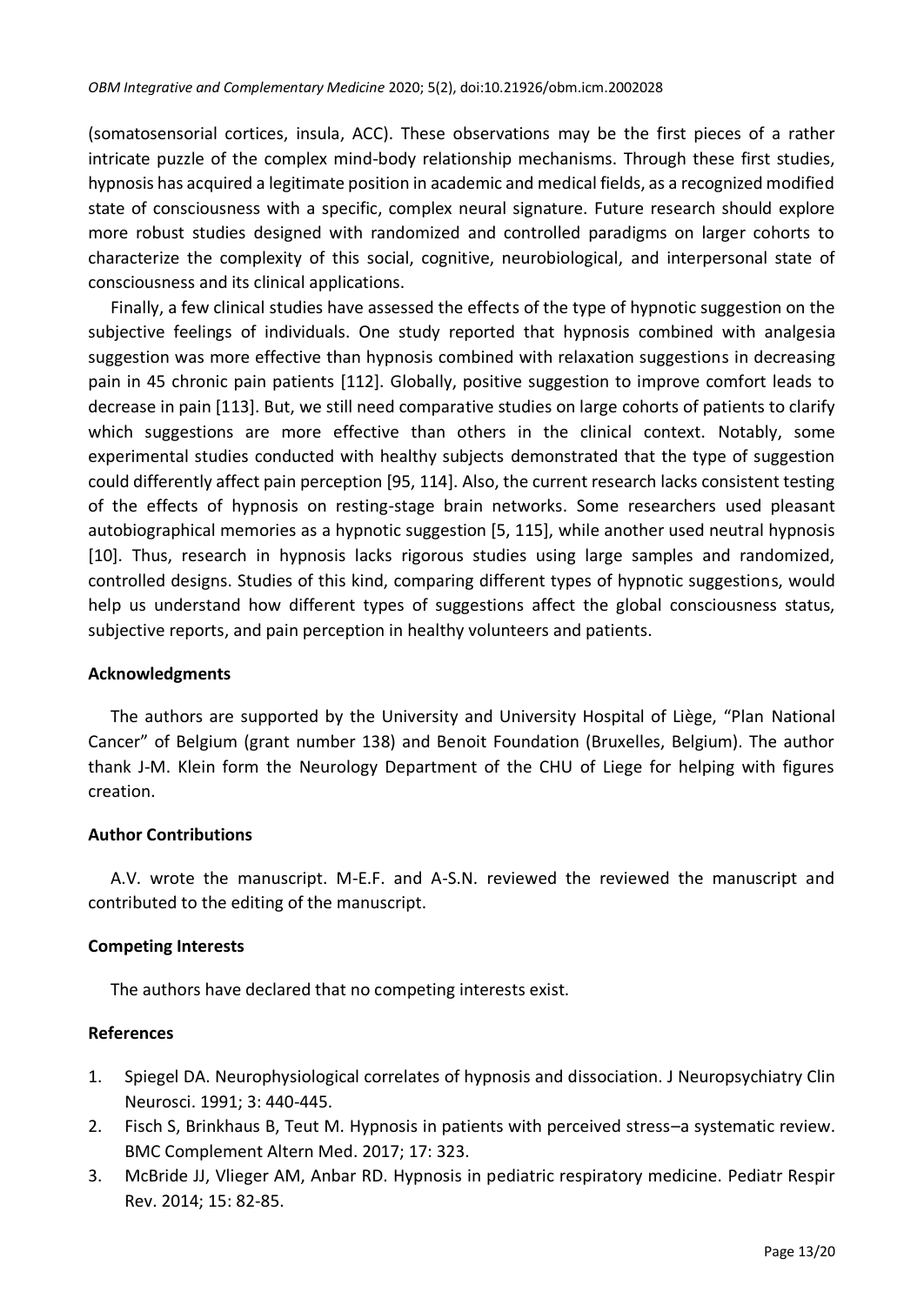- 4. Elkins GR, Barabasz AF, Council JR, Spiegel D. Advancing research and practice: The revised APA Division 30 definition of hypnosis. Int J Clin Exp Hypn. 2015; 63: 1-9.
- 5. Demertzi A, Soddu A, Faymonville ME, Bahri MA, Gosseries O, Vanhaudenhuyse A, et al. Hypnotic modulation of resting state fMRI default mode and extrinsic network connectivity. Prog Brain Res. 2011; 193: 309-322.
- 6. Demertzi A, Vanhaudenhuyse A, Noirhomme Q, Faymonville ME, Laureys S. Hypnosis modulates behavioural measures and subjective ratings about external and internal awareness. J Physiol Paris. 2015; 109: 173-179.
- 7. Trujillo-Rodriguez D, Faymonville ME, Vanhaudenhuyse A, Demertzi A. Hypnosis for cingulatemediated analgesia and disease treatment. Handb Clin Neurol. 2019; 166: 327-339.
- 8. Vanhaudenhuyse A, Demertzi A, Schabus M, Noirhomme Q, Bredart S, Boly M, et al. Two distinct neuronal networks mediate the awareness of environment and of self. J Cogn Neurosci. 2011; 23: 570-578.
- 9. Vanhaudenhuyse A, Laureys S, Faymonville ME. Neurophysiology of hypnosis. Neurophysiol Clin. 2014; 44: 343-353.
- 10. Lipari S, Baglio F, Griffanti L, Mendozzi L, Garegnani M, Motta A, et al. Altered and asymmetric default mode network activity in a "hypnotic virtuoso": An fMRI and EEG study. Conscious Cogn. 2012; 21: 393-400.
- 11. Oakley DA, Halligan PW. Hypnotic suggestion: Opportunities for cognitive neuroscience. Nat Rev Neurosci. 2013; 14: 565-576.
- 12. Deeley Q, Oakley DA, Toone B, Giampietro V, Brammer MJ, Williams SC, et al. Modulating the default mode network using hypnosis. Int J Clin Exp Hypn. 2012; 60: 206-228.
- 13. McGeown WJ, Mazzoni G, Venneri A, Kirsch I. Hypnotic induction decreases anterior default mode activity. Conscious Cogn. 2009; 18: 848-855.
- 14. Fingelkurts AA, Fingelkurts AA, Kallio S, Revonsuo A. Cortex functional connectivity as a neurophysiological correlate of hypnosis: An EEG case study. Neuropsychologia. 2007; 45: 1452-1462.
- 15. Graffin NF, Ray WJ, Lundy R. EEG concomitants of hypnosis and hypnotic susceptibility. J Abnorm Psychol. 1995; 104: 123.
- 16. Pascalis Vd. Psychophysiological correlates of hypnosis and hypnotic susceptibility. Int J Clin Exp Hypn. 1999; 47: 117-143.
- 17. Elkins GR, Johnson AK, Johnson AJ, Sliwinski J. Factor analysis of the elkins hypnotizability scale. Int J Clin Exp Hypn. 2015; 63: 335-345.
- 18. Cojan Y, Piguet C, Vuilleumier P. What makes your brain suggestible? Hypnotizability is associated with differential brain activity during attention outside hypnosis. Neuroimage. 2015; 117: 367-374.
- 19. Braffman W, Kirsch I. Imaginative suggestibility and hypnotizability: An empirical analysis. J Pers Soc Psychol. 1999; 77: 578.
- 20. Vanhaudenhuyse A, Ledoux D, Gosseries O, Demertzi A, Laureys S, Faymonville ME. Can subjective ratings of absorption, dissociation, and time perception during "neutral hypnosis" predict hypnotizability? An exploratory study. Int J Clin Exp Hypn. 2019; 67: 28-38.
- 21. Batty MJ, Bonnington S, Tang BK, Hawken MB, Gruzelier JH. Relaxation strategies and enhancement of hypnotic susceptibility: EEG neurofeedback, progressive muscle relaxation and self-hypnosis. Brain Res Bull. 2006; 71: 83-90.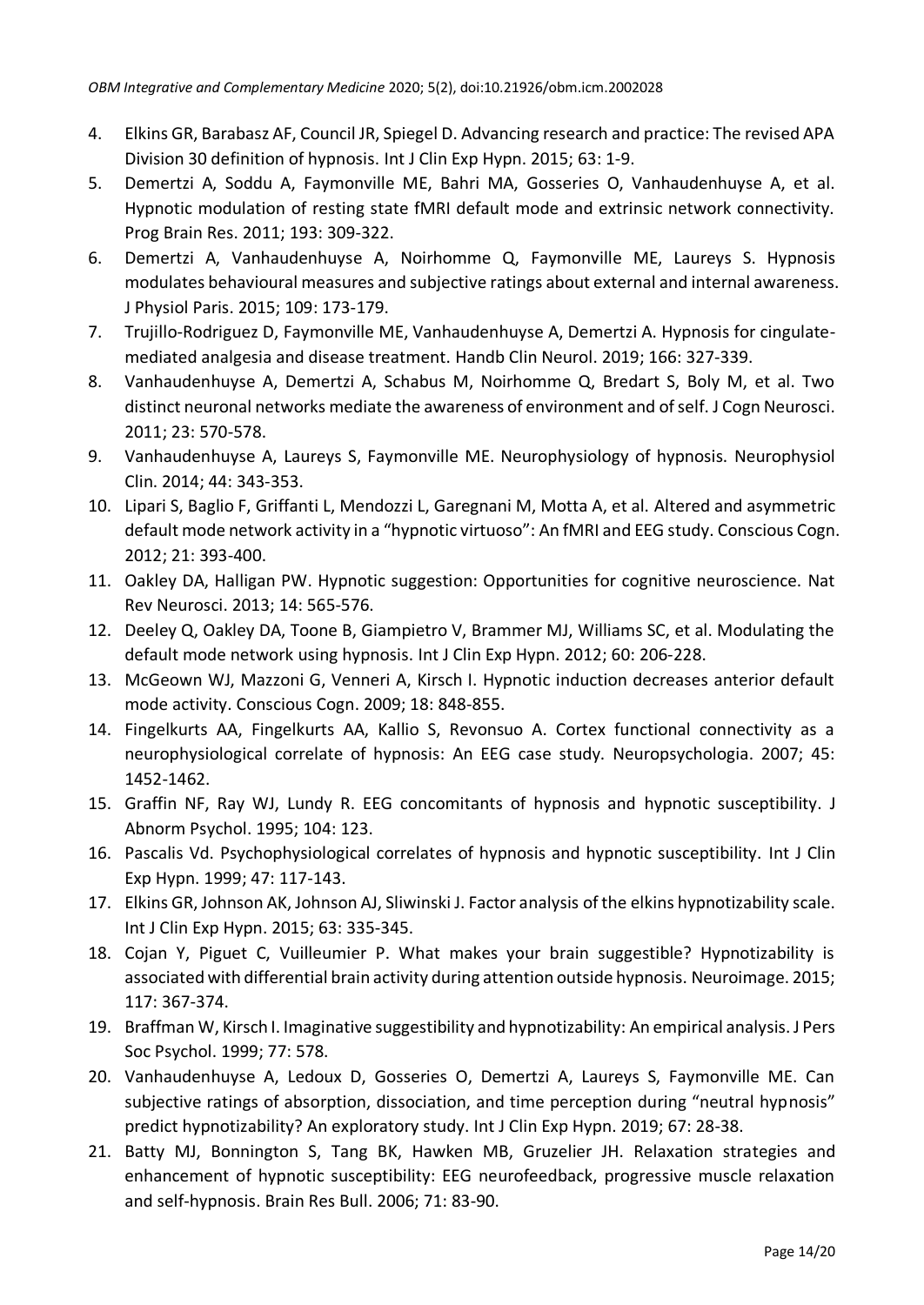- 22. Huber A, Lui F, Duzzi D, Pagnoni G, Porro CA. Structural and functional cerebral correlates of hypnotic suggestibility. PLoS One. 2014; 9: e93187.
- 23. McGeown WJ, Mazzoni G, Vannucci M, Venneri A. Structural and functional correlates of hypnotic depth and suggestibility. Psychiatry Res Neuroimaging. 2015; 231: 151-159.
- 24. Horton JE, Crawford HJ, Harrington G, Downs III JH. Increased anterior corpus callosum size associated positively with hypnotizability and the ability to control pain. Brain. 2004; 127: 1741- 1747.
- 25. Hoeft F, Gabrieli JD, Whitfield-Gabrieli S, Haas BW, Bammer R, Menon V, et al. Functional brain basis of hypnotizability. Arch Gen Psychiatry. 2012; 69: 1064-1072.
- 26. Egner T, Jamieson G, Gruzelier J. Hypnosis decouples cognitive control from conflict monitoring processes of the frontal lobe. Neuroimage. 2005; 27: 969-978.
- 27. Kihlstrom JF. Neuro-hypnotism: Prospects for hypnosis and neuroscience. Cortex. 2013; 49: 365-374.
- 28. Freeman R, Barabasz A, Barabasz M, Warner D. Hypnosis and distraction differ in their effects on cold pressor pain. Am J Clin Hypn. 2000; 43: 137-148.
- 29. Baghdadi G, Nasrabadi AM. EEG phase synchronization during hypnosis induction. J Med Eng Technol. 2012; 36: 222-229.
- 30. Jamieson GA, Dwivedi P, Gruzelier JH. Changes in mismatch negativity across pre-hypnosis, hypnosis and post-hypnosis conditions distinguish high from low hypnotic susceptibility groups. Brain Res Bull. 2005; 67: 298-303.
- 31. Kallio S, Revonsuo A, Lauerma H, Hämäläinen H, Lang H. The MMN amplitude increases in hypnosis: A case study. Neuroreport. 1999; 10: 3579-3582.
- 32. Facco E, Ermani M, Rampazzo P, Tikhonoff V, Saladini M, Zanette G, et al. Top-down regulation of left temporal cortex by hypnotic amusia for rhythm: A pilot study on mismatch negativity. Int J Clin Exp Hypn. 2014; 62: 129-144.
- 33. Hiltunen S, Virta M, Kallio S, Paavilainen P. The effects of hypnosis and hypnotic suggestions on the mismatch negativity in highly hypnotizable subjects. Int J Clin Exp Hypn. 2019; 67: 192-216.
- 34. Casiglia E, Schiff S, Facco E, Gabbana A, Tikhonoff V, Schiavon L, et al. Neurophysiological correlates of post-hypnotic alexia: A controlled study with Stroop test. Am J Clin Hypn. 2010; 52: 219-233.
- 35. Dienes Z, Hutton S. Understanding hypnosis metacognitively: rTMS applied to left DLPFC increases hypnotic suggestibility. Cortex. 2013; 49: 386-392.
- 36. Landry M, Lifshitz M, Raz A. Brain correlates of hypnosis: A systematic review and meta-analytic exploration. Neurosci Biobehav Rev. 2017; 81: 75-98.
- 37. Esdaile J. Mesmerism in India, and its practical application in surgery and medicine: Longman, Brown, Green, and Longmans. Br Foreign Med Rev. 1846; 22: 475-487.
- 38. Bartolucci C, Lombardo GP. The Pioneering Work of Enrico Morselli (1852–1929) in Light of Modern Scientific Research on Hypnosis and Suggestion. Int J Clin Exp Hypn. 2017; 65: 398-428.
- 39. Report of a Subcommittee appointed by the Psychological Med Group Committee of the Br Medical Association. 1955.
- 40. Faymonville ME, Meurisse M, Fissette J. Hypnosedation: A valuable alternative to traditional anaesthetic techniques. Acta Chir Belg. 1999; 99: 141-146.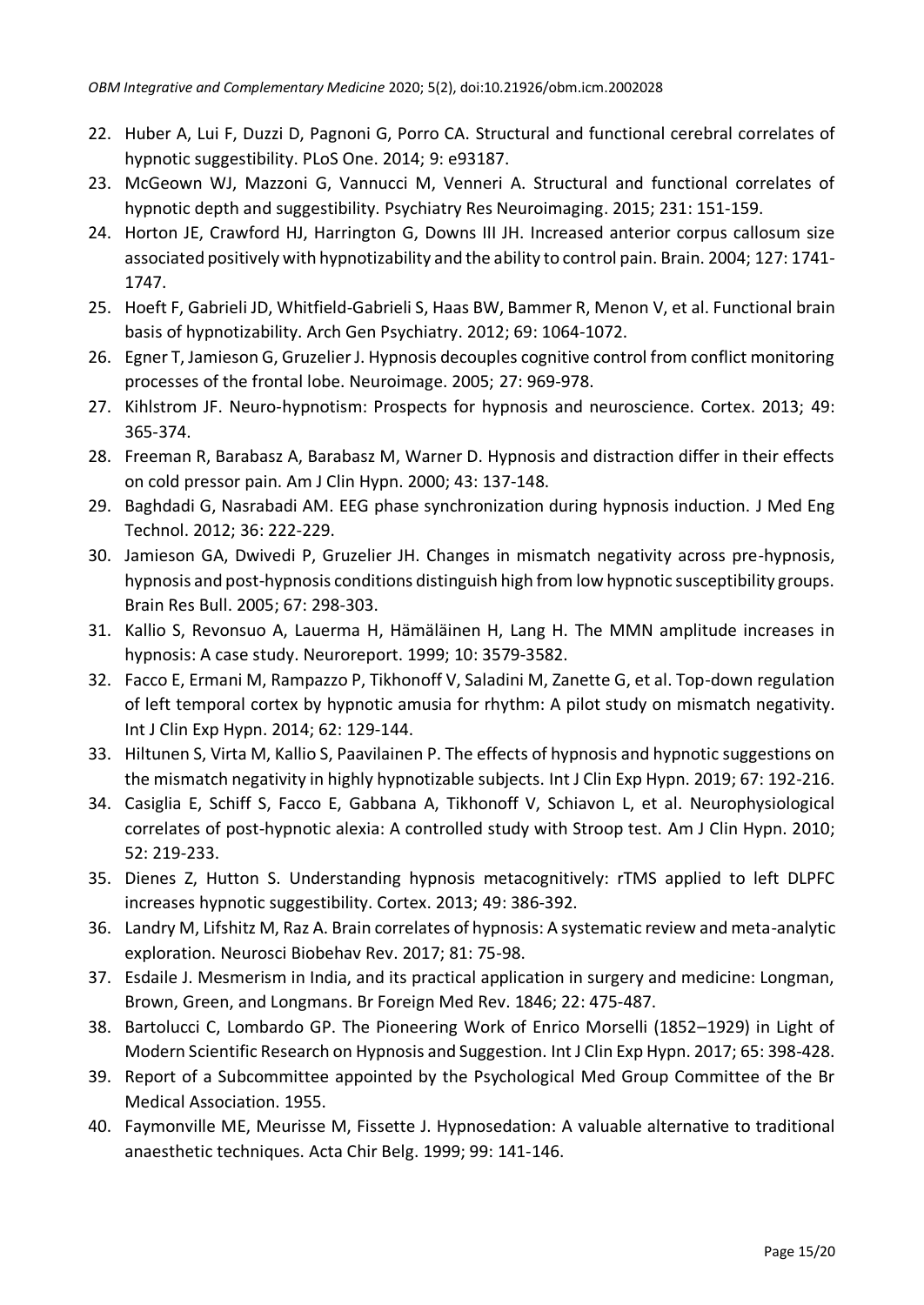- 41. Defechereux T, Meurisse M, Hamoir E, Gollogly L, Joris J, Faymonville ME. Hypnoanesthesia for endocrine cervical surgery: A statement of practice. J Altern Complement Med. 1999; 5: 509- 520.
- 42. Defechereux T, Degauque C, Fumal I, Faymonville ME, Joris J, Hamoir E, et al. Hypnosedation, a new method of anesthesia for cervical endocrine surgery. Ann Chir. 2000; 125: 539-546.
- 43. Faymonville ME, Fissette J, Mambourg PH, Roediger L, Joris J, Lamy M. Hypnosis as adjunct therapy in conscious sedation for plastic surgery. Reg Anesth. 1995; 20: 145-151.
- 44. Meurisse M, Defechereux T, Hamoir E, Maweja S, Marchettini P, Gollogly L, et al. Hypnosis with conscious sedation instead of general anaesthesia? Applications in cervical endocrine surgery. Acta Chir Belg. 1999; 99: 151-158.
- 45. Meurisse M, Hamoir E, Defechereux T, Gollogly L, Derry O, Postal A, et al. Bilateral neck exploration under hypnosedation: A new standard of care in primary hyperparathyroidism? Ann Surg. 1999; 229: 401.
- 46. Meurisse M, Faymonville ME, Joris J, Nguyen Dang D, Defechereux T. Chirurgie endocrinienne sous hypnose de la fiction à l'application clinique quotidienne. Ann Endocrinol, Paris. 1996; 57: 494-501.
- 47. Chapet O, Udrescu C, Horn S, Ruffion A, Lorchel F, Gaudioz S, et al. Prostate brachytherapy under hypnosedation: A prospective evaluation. Brachytherapy. 2019; 18: 22-28.
- 48. Lacroix C, Duhoux FP, Bettendorff J, Watremez C, Roelants F, Docquier MA, et al. Impact of perioperative hypnosedation on postmastectomy chronic pain: Preliminary results. Integr Cancer Ther. 2019; 18: 1534735419869494.
- 49. Montgomery GH, David D, Winkel G, Silverstein JH, Bovbjerg DH. The effectiveness of adjunctive hypnosis with surgical patients: a meta-analysis. Anesth Analg. 2002; 94: 1639-1645, table of contents.
- 50. Tefikow S, Barth J, Maichrowitz S, Beelmann A, Strauss B, Rosendahl J. Efficacy of hypnosis in adults undergoing surgery or medical procedures: A meta-analysis of randomized controlled trials. Clin Psychol Rev. 2013; 33: 623-636.
- 51. Montgomery GH, DuHamel KN, Redd WH. A meta-analysis of hypnotically induced analgesia: How effective is hypnosis? Int J Clin Exp Hypn. 2000; 48: 138-153.
- 52. Thompson T, Terhune DB, Oram C, Sharangparni J, Rouf R, Solmi M, et al. The effectiveness of hypnosis for pain relief: A systematic review and meta-analysis of 85 controlled experimental trials. Neurosci Biobehav Rev. 2019; 99: 298-310.
- 53. Simkin P, Bolding A. Update on nonpharmacologic approaches to relieve labor pain and prevent suffering. J Midwifery Womens Health. 2004; 49: 489-504.
- 54. Madden K, Middleton P, Cyna AM, Matthewson M, Jones L. Hypnosis for pain management during labour and childbirth. Cochrane Database Syst Rev. 2016; 2016: CD009356.
- 55. Beevi Z, Low WY, Hassan J. Impact of hypnosis intervention in alleviating psychological and physical symptoms during pregnancy. Am J Clin Hypn. 2016; 58: 368-382.
- 56. Werner A, Uldbjerg N, Zachariae R, Wu CS, Nohr EA. Antenatal hypnosis training and childbirth experience: A randomized controlled trial. Birth. 2013; 40: 272-280.
- 57. Madrid A, Giovannoli R, Wolfe M. Treating persistent nausea of pregnancy with hypnosis: Four cases. Am J Clin Hypn. 2011; 54: 107-115.
- 58. Simon EP, Schwartz J. Medical hypnosis for hyperemesis gravidarum. Birth. 1999; 26: 248-254.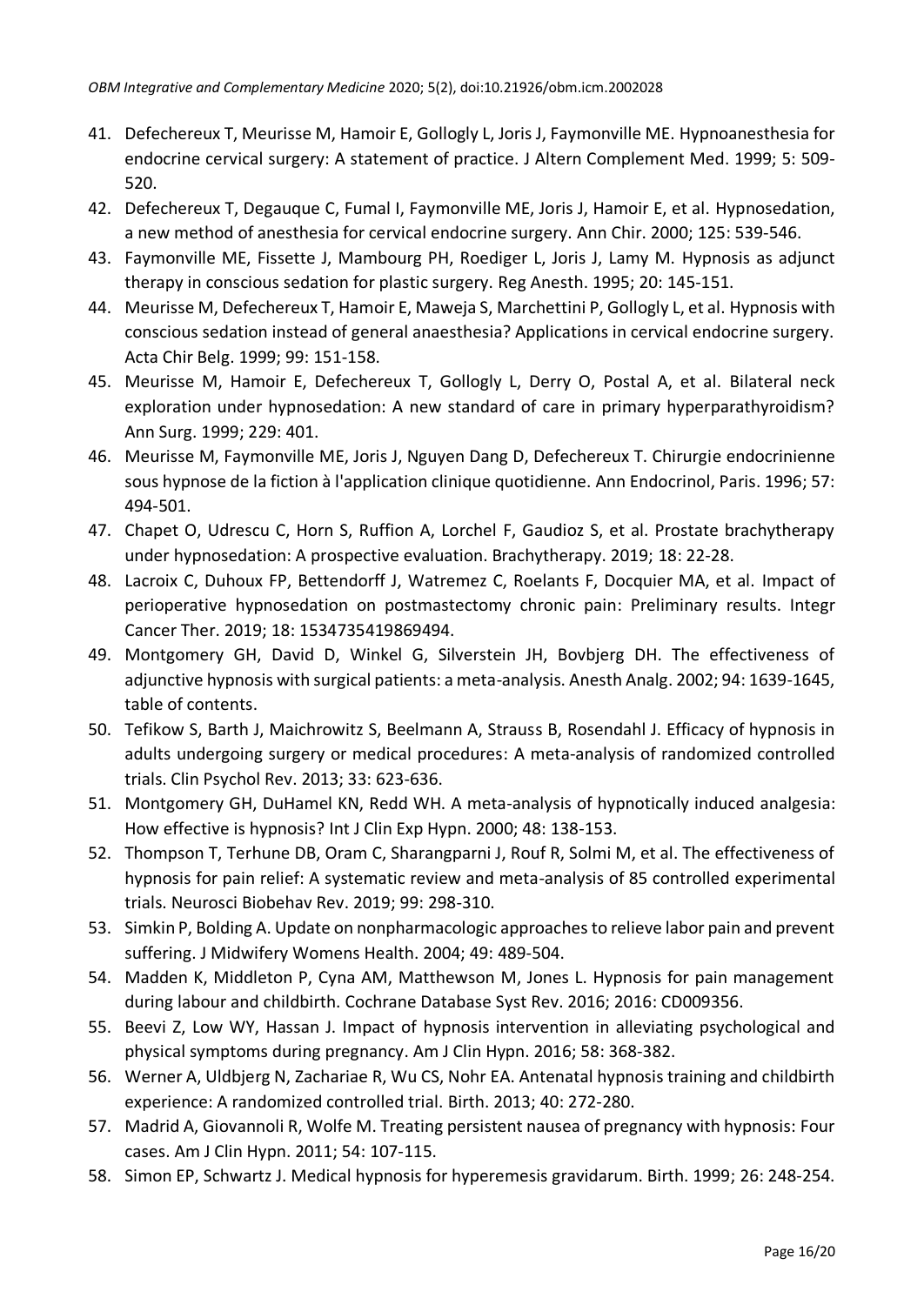- 59. Provençal SC, Bond S, Rizkallah E, El-Baalbaki G. Hypnosis for burn wound care pain and anxiety: A systematic review and meta-analysis. Burns. 2018; 44: 1870-1881.
- 60. Scheffler M, Koranyi S, Meissner W, Strauß B, Rosendahl J. Efficacy of non-pharmacological interventions for procedural pain relief in adults undergoing burn wound care: A systematic review and meta-analysis of randomized controlled trials. Burns. 2018; 44: 1709-1720.
- 61. Bayat A, Ramaiah R, Bhananker SM. Analgesia and sedation for children undergoing burn wound care. Expert Rev Neurother. 2010; 10: 1747-1759.
- 62. Frenay MC, Faymonville ME, Devlieger S, Albert A, Vanderkelen A. Psychological approaches during dressing changes of burned patients: A prospective randomised study comparing hypnosis against stress reducing strategy. Burns. 2001; 27: 793-799.
- 63. Jafarizadeh H, Lotfi M, Ajoudani F, Kiani A, Alinejad V. Hypnosis for reduction of background pain and pain anxiety in men with burns: A blinded, randomised, placebo-controlled study. Burns. 2018; 44: 108-117.
- 64. Berger MM, Davadant M, Marin C, Wasserfallen JB, Pinget C, Maravic P, et al. Impact of a pain protocol including hypnosis in major burns. Burns. 2010; 36: 639-646.
- 65. Bertholet O, Davadant M, Cromec I, Berger MM. Hypnosis integrated in burn care: impact on the healthcare team's stress. Rev Med Suisse. 2013; 9: 1646-1649.
- 66. Flynn N. Systematic review of the effectiveness of hypnosis for the management of headache. Int J Clin Exp Hypn. 2018; 66: 343-352.
- 67. Vanhaudenhuyse A, Gillet A, Malaise N, Salamun I, Barsics C, Grosdent S, et al. Efficacy and cost-effectiveness: A study of different treatment approaches in a tertiary pain centre. Eur J Pain. 2015; 19: 1437-1446.
- 68. Vanhaudenhuyse A, Gillet A, Malaise N, Salamun I, Grosdent S, Maquet D, et al. Psychological interventions influence patients' attitudes and beliefs about their chronic pain. J Tradit Complement Med. 2018; 8: 296-302.
- 69. Bernardy K, Füber N, Klose P, Häuser W. Efficacy of hypnosis/guided imagery in fibromyalgia syndrome--a systematic review and meta-analysis of controlled trials. BMC Musculoskelet Disord. 2011; 12: 133.
- 70. Adachi T, Fujino H, Nakae A, Mashimo T, Sasaki J. A meta-analysis of hypnosis for chronic pain problems: a comparison between hypnosis, standard care, and other psychological interventions. Int J Clin Exp Hypn. 2014; 62: 1-28.
- 71. Montgomery GH, Sucala M, Baum T, Schnur JB. Hypnosis for symptom control in cancer patients at the end-of-life: A systematic review. Int J Clin Exp Hypn. 2017; 65: 296-307.
- 72. Bragard I, Etienne AM, Faymonville ME, Coucke P, Lifrange E, Schroeder H, et al. A nonrandomized comparison study of self-hypnosis, yoga, and cognitive-behavioral therapy to reduce emotional distress in breast cancer patients. Int J Clin Exp Hypn. 2017; 65: 189-209.
- 73. Grégoire C, Nicolas H, Bragard I, Delevallez F, Merckaert I, Razavi D, et al. Efficacy of a hypnosisbased intervention to improve well-being during cancer: A comparison between prostate and breast cancer patients. BMC Cancer. 2018; 18: 677.
- 74. Grégoire C, Bragard I, Jerusalem G, Etienne AM, Coucke P, Dupuis G, et al. Group interventions to reduce emotional distress and fatigue in breast cancer patients: A 9-month follow-up pragmatic trial. Br J Cancer Suppl. 2017; 117: 1442-1449.
- 75. Wortzel J, Spiegel D. Hypnosis in cancer care. Am J Clin Hypn. 2017; 60: 4-17.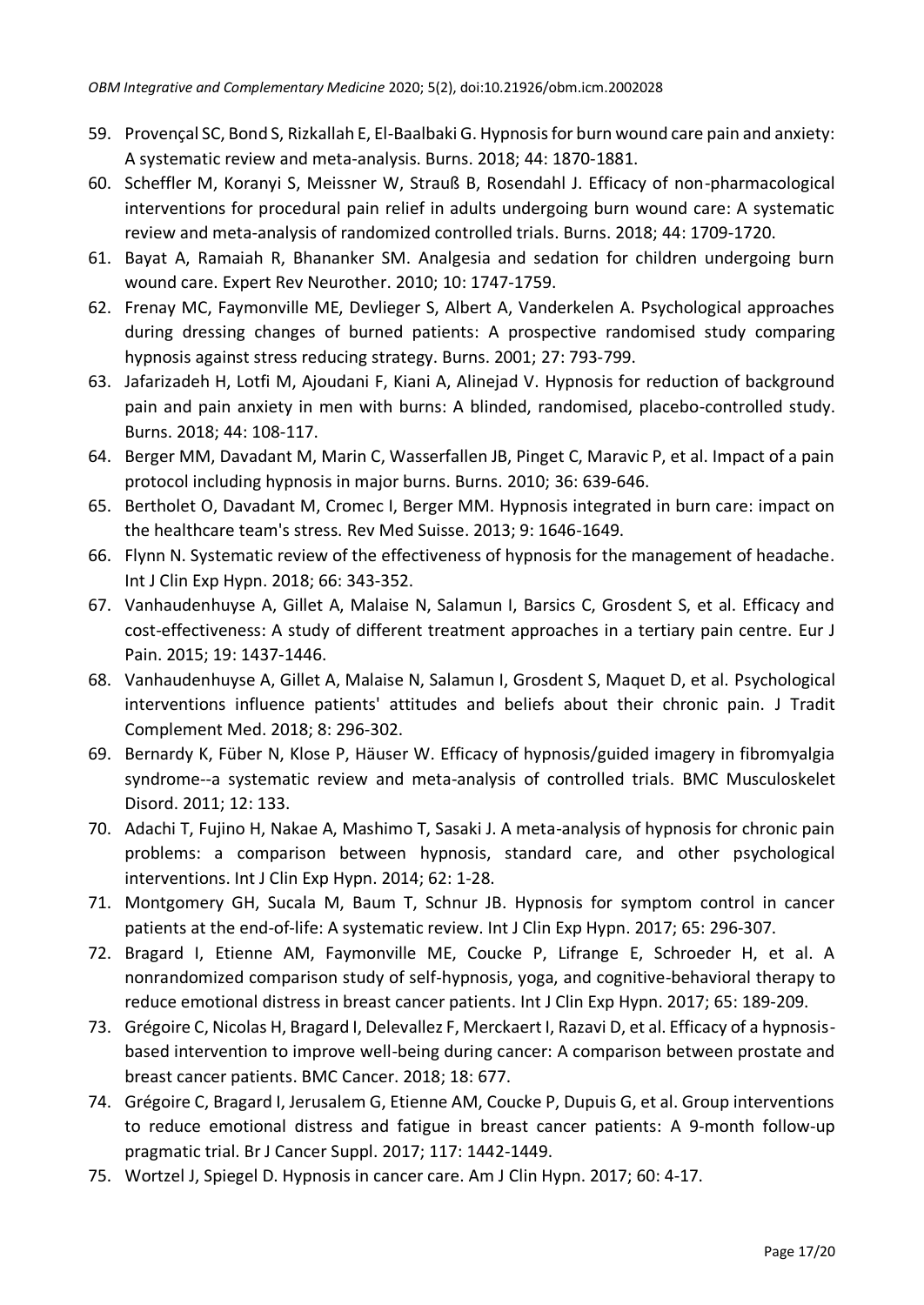- 76. Grégoire C, Faymonville ME, Vanhaudenhuyse A, Charland-Verville V, Jerusalem G, Bragard I. Randomized controlled trial of an 8-week intervention combining self-care and hypnosis for post-treatment cancer patients: Study protocol. BMC cancer. 2018; 18: 1113.
- 77. Grégoire C, Chantrain C, Faymonville ME, Marini J, Bragard I. A hypnosis-based group intervention to improve quality of life in children with cancer and their parents. Int J Clin Exp Hypn. 2019; 67: 117-135.
- 78. Abdeshahi SK, Hashemipour MA, Mesgarzadeh V, Shahidi Payam A, Halaj Monfared A. Effect of hypnosis on induction of local anaesthesia, pain perception, control of haemorrhage and anxiety during extraction of third molars: A case-control study. J Craniomaxillofac Surg. 2013; 41: 310-315.
- 79. Finkelstein S. Hypnotically assisted preparation of the anxious patient for medical and dental treatment. Am J Clin Hypn. 1991; 33: 187-191.
- 80. Glaesmer H, Geupel H, Haak R. A controlled trial on the effect of hypnosis on dental anxiety in tooth removal patients. Patient Educ Couns. 2015; 98: 1112-1115.
- 81. Hammarstrand G, Berggren U, Hakeberg M. Psychophysiological therapy vs. hypnotherapy in the treatment of patients with dental phobia. Eur J Oral Sci. 1995; 103: 399-404.
- 82. Melzack R. Pain and the neuromatrix in the brain. J Dent Educ. 2001; 65: 1378-1382.
- 83. Vanhaudenhuyse A, Boly M, Balteau E, Schnakers C, Moonen G, Luxen A, et al. Pain and nonpain processing during hypnosis: A thulium-YAG event-related fMRI study. Neuroimage. 2009; 47: 1047-1054.
- 84. Faymonville ME, Roediger L, Del Fiore G, Delgueldre C, Phillips C, Lamy M, et al. Increased cerebral functional connectivity underlying the antinociceptive effects of hypnosis. Brain Res Cogn Brain Res. 2003; 17: 255-262.
- 85. Faymonville ME, Laureys S, Degueldre C, DelFiore G, Luxen A, Franck G, et al. Neural mechanisms of antinociceptive effects of hypnosis. Anesthesiology. 2000; 92: 1257-1267.
- 86. Rainville P, Duncan GH, Price DD, Carrier B, Bushnell MC. Pain affect encoded in human anterior cingulate but not somatosensory cortex. Science. 1997; 277: 968-971.
- 87. Rainville P, Hofbauer RK, Bushnell MC, Duncan GH, Price DD. Hypnosis modulates activity in brain structures involved in the regulation of consciousness. J Cogn Neurosci. 2002; 14: 887- 901.
- 88. Del Casale A, Ferracuti S, Rapinesi C, De Rossi P, Angeletti G, Sani G, et al. Hypnosis and pain perception: An Activation Likelihood Estimation (ALE) meta-analysis of functional neuroimaging studies. J Physiol Paris. 2015; 109: 165-172.
- 89. Casiglia E, Finatti F, Tikhonoff V, Stabile MR, Mitolo M, Albertini F, et al. Mechanisms of hypnotic analgesia explained by Functional Magnetic Resonance (fMRI). Int J Clin Exp Hypn. 2020; 68: 1-15.
- 90. Derbyshire SW, Whalley MG, Stenger VA, Oakley DA. Cerebral activation during hypnotically induced and imagined pain. Neuroimage. 2004; 23: 392-401.
- 91. Raij TT, Numminen J, Närvänen S, Hiltunen J, Hari R. Brain correlates of subjective reality of physically and psychologically induced pain. Proc Natl Acad Sci U S A. 2005; 102: 2147-2151.
- 92. Faymonville ME. for cervical endocrine surgery. Prospective randomized study. Ann Chir. 2000; 125: 539-546.
- 93. Kinomura S, Larsson J, Gulyás B, Roland PE. Activation by attention of the human reticular formation and thalamic intralaminar nuclei. Science. 1996; 271: 512-515.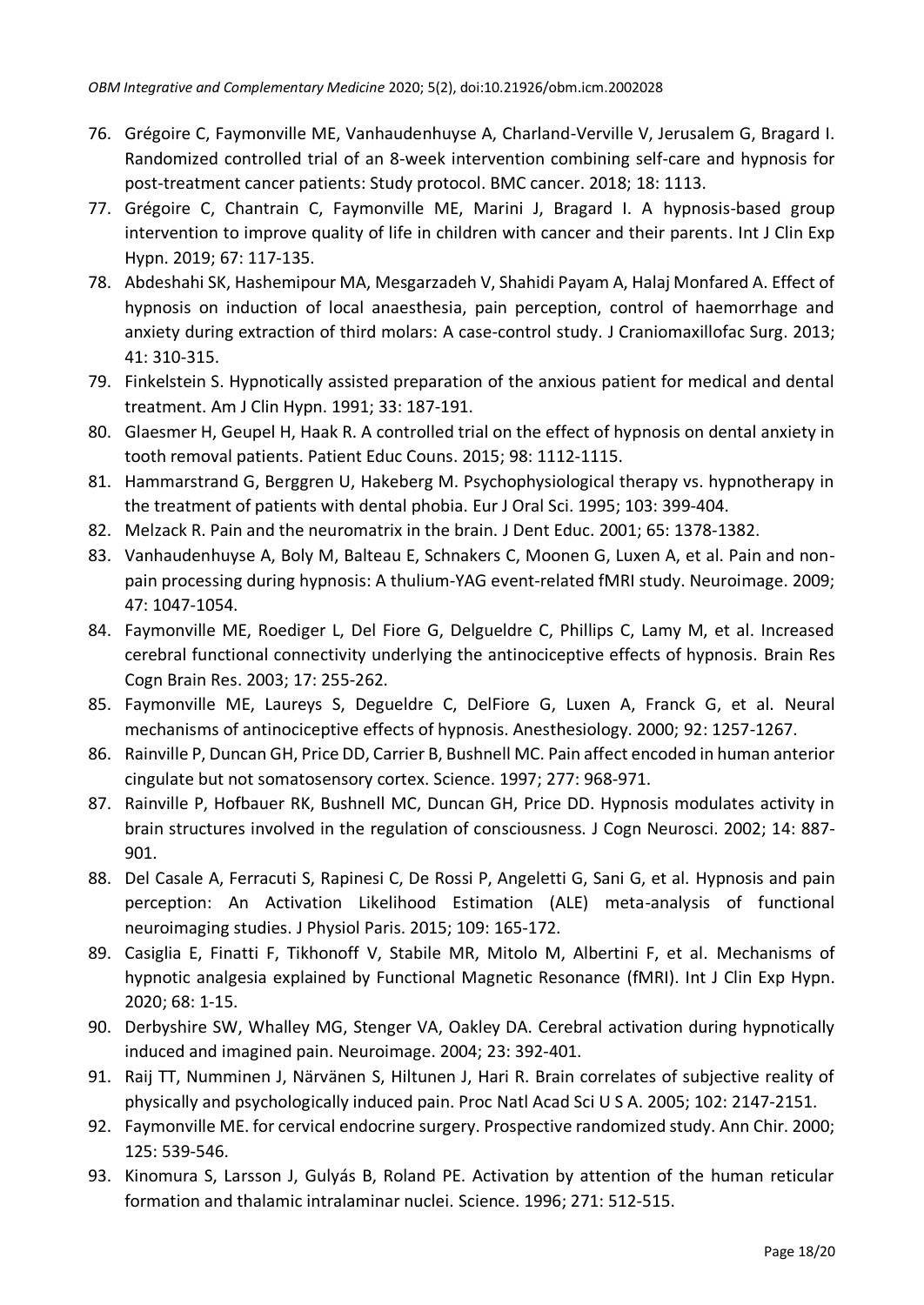- 94. Faymonville ME, Mambourg PH, Joris J, Vrijens B, Fissette J, Albert A, et al. Psychological approaches during conscious sedation. Hypnosis versus stress reducing strategies: A prospective randomized study. Pain. 1997; 73: 361-367.
- 95. Rainville P, Hofbauer RK, Paus T, Duncan GH, Bushnell MC, Price DD. Cerebral mechanisms of hypnotic induction and suggestion. J Cogn Neurosci. 1999; 11: 110-125.
- 96. Perri RL, Rossani F, Di Russo F. Neuroelectric evidences of top-down hypnotic modulation associated with somatosensory processing of sensory and limbic regions. Neuroimage. 2019; 202: 116104.
- 97. Ray WJ, Keil A, Mikuteit A, Bongartz W, Elbert T. High resolution EEG indicators of pain responses in relation to hypnotic susceptibility and suggestion. Biol Psychol. 2002; 60: 17-36.
- 98. De Pascalis V, Varriale V, Cacace I. Pain modulation in waking and hypnosis in women: eventrelated potentials and sources of cortical activity. PLoS One. 2015; 10: e0128474.
- 99. Zeev-Wolf M, Goldstein A, Bonne O, Abramowitz EG. Hypnotically induced somatosensory alterations: Toward a neurophysiological understanding of hypnotic anaesthesia. Neuropsychologia. 2016; 87: 182-191.
- 100. Milling LS. Is high hypnotic suggestibility necessary for successful hypnotic pain intervention? Curr Pain Headache Rep. 2008; 12: 98-102.
- 101. Nusbaum F, Redouté J, Le Bars D, Volckmann P, Simon F, Hannoun S, et al. Chronic low-back pain modulation is enhanced by hypnotic analgesic suggestion by recruiting an emotional network: A PET imaging study. Int J Clin Exp Hypn. 2011; 59: 27-44.
- 102. Wik G, Fischer H, Bragée B, Finer B, Fredrikson M. Functional anatomy of hypnotic analgesia: A PET study of patients with fibromyalgia. Eur J Pain. 1999; 3: 7-12.
- 103. Derbyshire SW, Whalley MG, Oakley DA. Fibromyalgia pain and its modulation by hypnotic and non-hypnotic suggestion: An fMRI analysis. Eur J Pain. 2009; 13: 542-550.
- 104. Abrahamsen R, Dietz M, Lodahl S, Roepstorff A, Zachariae R, Ø stergaard L, et al. Effect of hypnotic pain modulation on brain activity in patients with temporomandibular disorder pain. Pain. 2010; 151: 825-833.
- 105. Derbyshire SW, Whalley MG, Seah ST, Oakley DA. Suggestions to reduce clinical fibromyalgia pain and experimentally induced pain produce parallel effects on perceived pain but divergent Functional MRI-based brain activity. Psychosom Med. 2017; 79: 189-200.
- 106. Squintani G, Brugnoli MP, Pasin E, Segatti A, Concon E, Polati E, et al. Changes in laser-evoked potentials during hypnotic analgesia for chronic pain: A pilot study. Ann Palliat Med. 2018; 7: 7-16.
- 107. Jensen MP, Battalio SL, Chan JF, Edwards KA, Day MA, Sherlin LH, et al. Use of neurofeedback and mindfulness to enhance response to hypnosis treatment in individuals with multiple sclerosis: Results from a pilot randomized clinical trial. Int J Clin Exp Hypn. 2018; 66: 231-264.
- 108. Jensen MP, Sherlin LH, Fregni F, Gianas A, Howe JD, Hakimian S. Baseline brain activity predicts response to neuromodulatory pain treatment. Pain Med. 2014; 15: 2055-2063.
- 109. Halsband U, Wolf TG. Functional changes in brain activity after hypnosis in patients with dental phobia. J Physiol Paris. 2015; 109: 131-142.
- 110. Burkle CM, Jankowski CJ, Torsher LC, Rho EH, Degnim AC. BIS monitor findings during selfhypnosis. J Clin Monit Comput. 2005; 19: 391-393.
- 111. Prinsloo S, Rebello E, Cata JP, Black D, DeSnyder SM, Cohen L. Electroencephalographic correlates of hypnosedation during breast cancer surgery. Breast J. 2019; 25: 786-787.